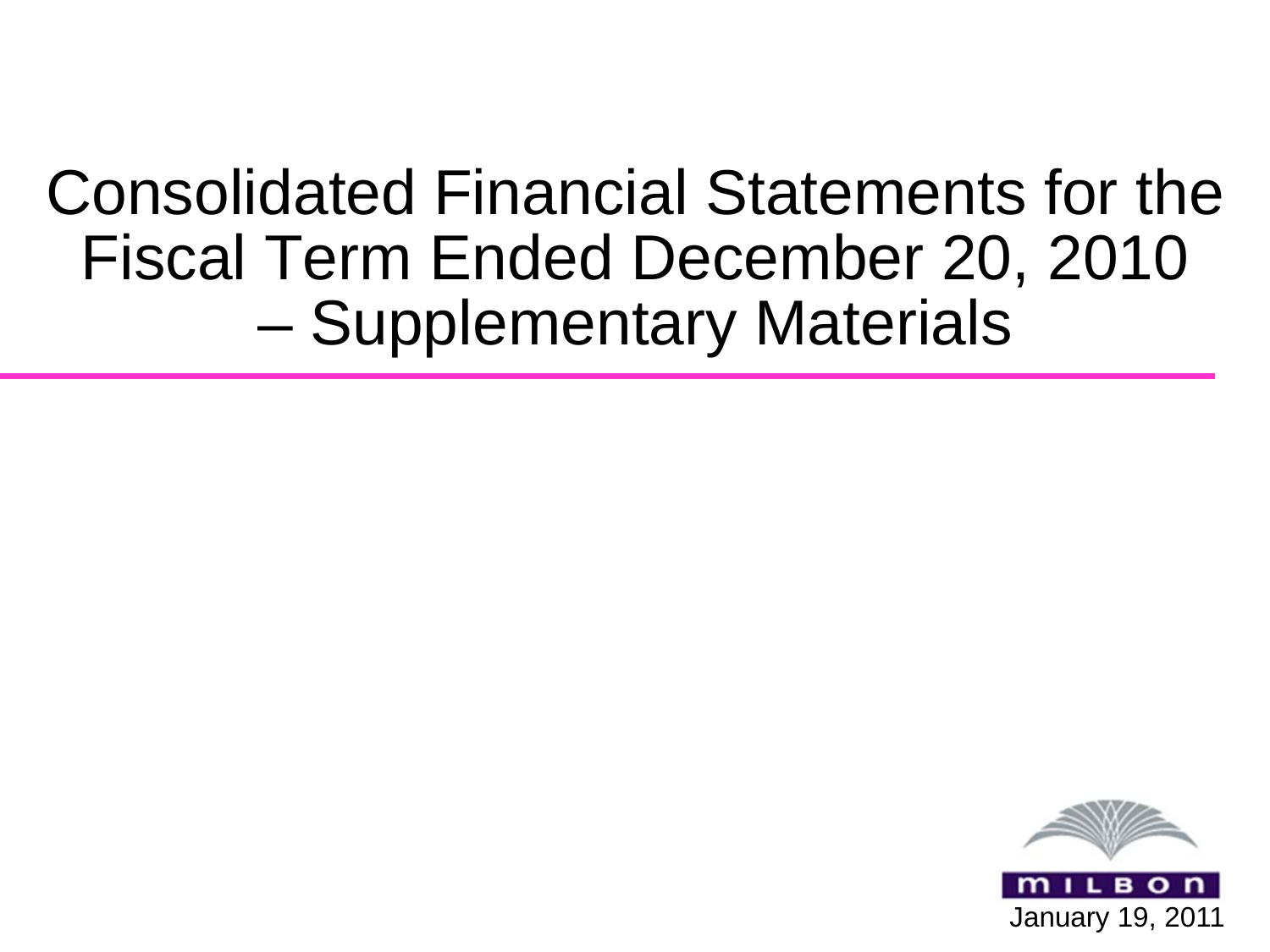#### ■Table of Contents

■ Consolidated Operating Results 1 Breakdown of Consolidated Sales 2-4 by Product Category Permanent wave products Hair care products Hair coloring products ■ Consolidated Balance Sheet 5 **Explanation of Fluctuations** 6 in the Consolidated Balance Sheet Consolidated Profit and Loss Statement 7 Comparison of the Consolidated Statement 8 of Earnings with the Previous Fiscal Year and Plans ■ Consolidated Cash Flows 9 Trends in Consolidated Facility Investment 10 and Depreciation Costs Non-Consolidated Balance Sheet 11 Non-Consolidated Statement of Earnings 12 ■ Non-Consolidated Trends in the Proportions 13 of New Products and R&D Costs in Total Sales **Trends in Market Related Data, Theory 14** Milbon Salons and Field Persons ■ Subsidiaries 15-17 MILBON USA, INC. Milbon Trading (Shanghai) Co., Ltd. Milbon Korea Co., Ltd. **Consolidated Performance** 18 ■ Fiscal Year Ending December 20, 2011 19-23 Plan and Outlook **Reference Materials 24-25** Hair Cosmetic Shipping Statistics (Milbon) Hair Cosmetic Shipping Statistics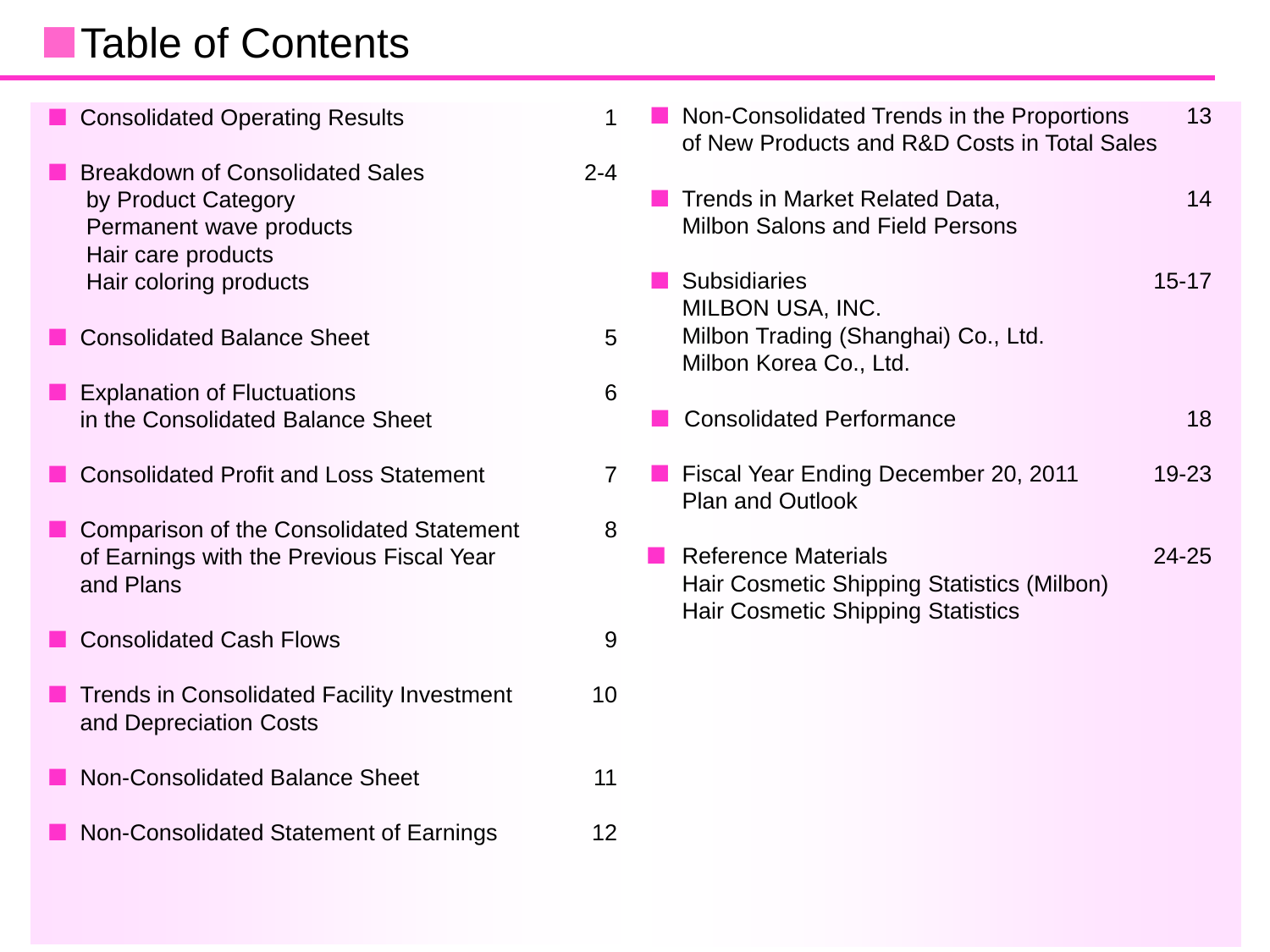### ■Consolidated Operating Results

**(Unit: millions of yen)**

|                                                    |                         | Value         | <b>Previous</b><br>year<br>Increase/ | Growth<br>rate | Achievement<br>rate |               |
|----------------------------------------------------|-------------------------|---------------|--------------------------------------|----------------|---------------------|---------------|
|                                                    | <b>Previous</b><br>year | <b>Target</b> | <b>Result</b>                        | decrease       | $\frac{0}{0}$       | $\frac{0}{0}$ |
| <b>Sales</b>                                       | 19,189                  | 19,860        | 19,749                               | 560            | 102.9               | 99.4          |
| Gross margin<br>on sales                           | 12,214                  | 12,860        | 13,002                               | 787            | 106.5               | 101.1         |
| Selling, general<br>and administrative<br>expenses | 8,937                   | 9,240         | 9,423                                | 486            | 105.4               | 102.0         |
| Operating income                                   | 3,277                   | 3,620         | 3,578                                | 301            | 109.2               | 98.9          |
| Ordinary income                                    | 3,103                   | 3,370         | 3,327                                | 223            | 107.2               | 98.7          |
| Net income                                         | 1,785                   | 1,910         | 1,831                                | 46             | 102.6               | 95.9          |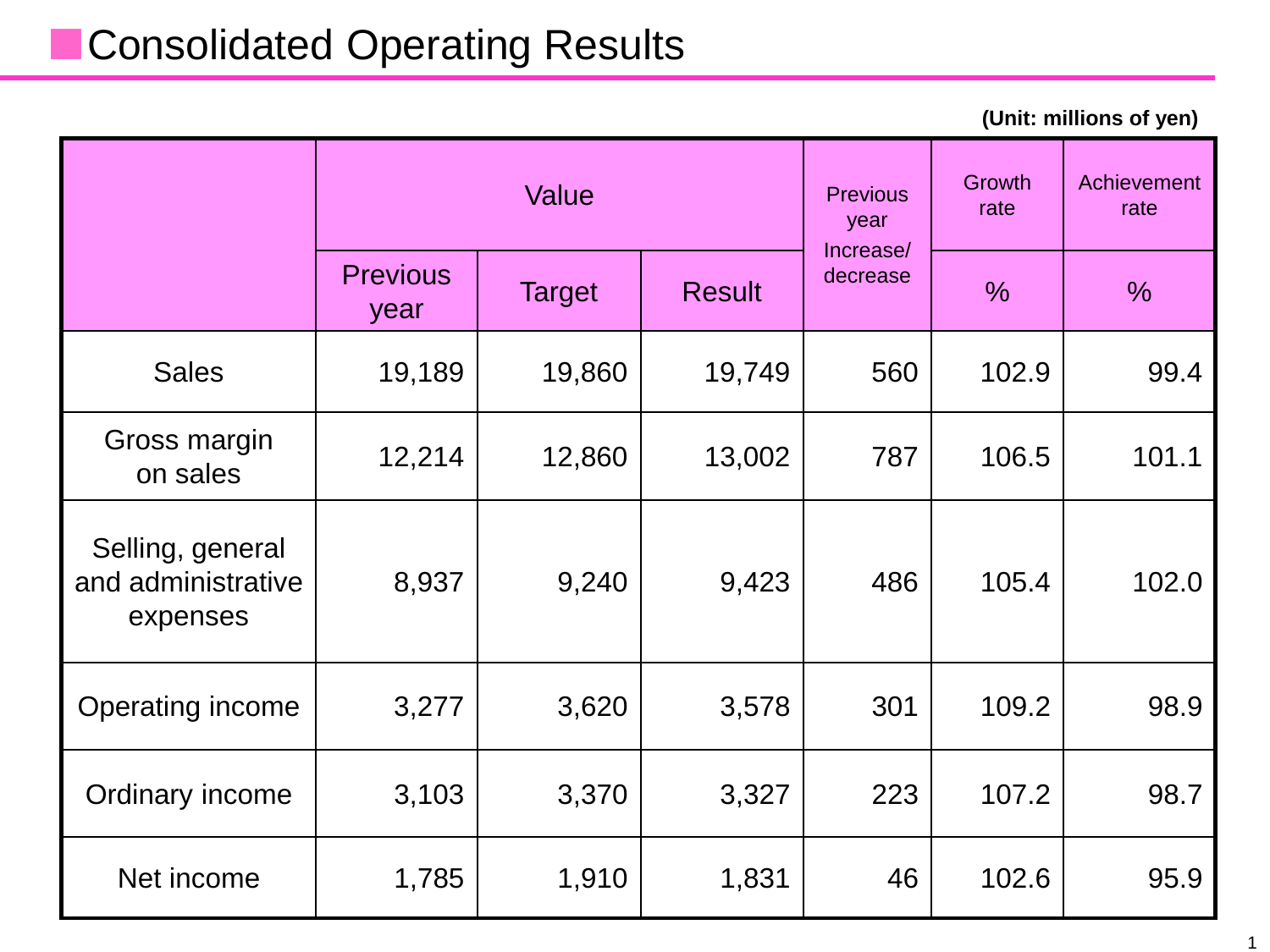## Breakdown of Consolidated Sales by Product Category

#### **Permanent wave products**

| Results in previous<br>term<br>(million yen) | <b>Target</b><br>(million yen) | <b>Results in current</b><br>term<br>(million yen) | <b>Increase</b><br>(decrease)<br>against previous<br>term (million yen) | <b>Growth rate</b> | Achievement<br>rate |
|----------------------------------------------|--------------------------------|----------------------------------------------------|-------------------------------------------------------------------------|--------------------|---------------------|
| 2,025                                        | 2,225                          | 1,998                                              | ヘ 27                                                                    | 98.7%              | 89.8%               |

- Despite promoting new straight perm agent Liscio Glanfe based on the key concept of producing a soft, roundfeeling silhouette in line with hair qualities, results fell below the initial plan.
- We have proposed improvements to hair designers' communication skills and sales skills using Lifume, a perm agent based on a completely new concept. However, we did not fully succeed in achieving a market consensus with this product.

#### ■ New product "Liscio Glanfe" launched April 1

\* Straight perm agent that helps create a soft, round-feeling silhouette in line with hair texture.

| Sales target    | Sales results         | Achievement rate |  |
|-----------------|-----------------------|------------------|--|
| 636 million yen | $ 522.23$ million yen | 82.1%            |  |

#### New product "Lifume" launched June 1

\* Cut support system that gives lift to the top of the hair and brightens the silhouette.

| Sales target    | Sales results     | Achievement rate |
|-----------------|-------------------|------------------|
| 100 million yen | 34.93 million yen | 34.9%            |







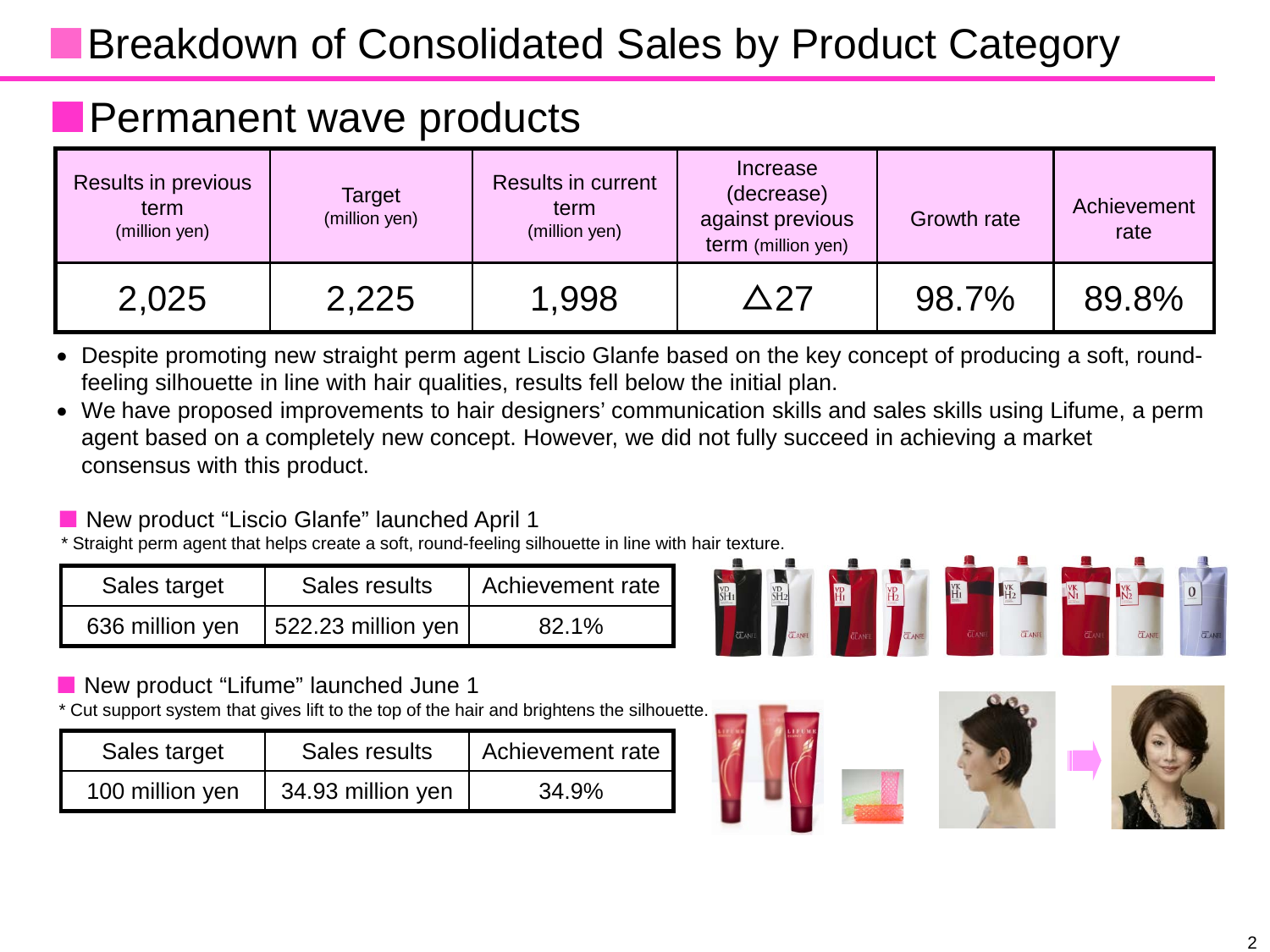## Breakdown of Consolidated Sales by Product Category

#### ■Hair care products

| Results in previous<br>term<br>(million yen) | <b>Target</b><br>(million yen) | <b>Results in current</b><br>term<br>(million yen) | Increase<br>(decrease)<br>against previous<br>term (million yen) | <b>Growth rate</b> | Achievement<br>rate |  |
|----------------------------------------------|--------------------------------|----------------------------------------------------|------------------------------------------------------------------|--------------------|---------------------|--|
| 9,864                                        | 10,170                         | 10,135                                             | 270                                                              | $102.7\%$          | 99.7%               |  |

- Qufra, a styling agent for creating hair designs that help realize the "desired female image", is performing poorly. Additional product "Qufra Rough Ridge Whip" achieved the sales target, thanks to the easy-tounderstand concept.
- Sales of Deesse's Aprou, which eliminates concerns over hair associated with aging, and salon treatments centered on Inphenom, which repairs hair damage, showed good results.

#### New product "Qufra" launched February 2

\* Styling products for different female images to design the woman you want to become.

| Sales target    | Sales results         | Achievement rate |  |
|-----------------|-----------------------|------------------|--|
| 714 million yen | 1282.82 million yen 1 | 39.6%            |  |

New product "Deesse's Aprou" launched March 2 \* Moisturizing emulsion for hair for use from mid-30s onwards (leave-in treatment)

| Sales target    | Sales results         | Achievement rate |  |  |
|-----------------|-----------------------|------------------|--|--|
| 500 million yen | $ 598.18$ million yen | 119.6%           |  |  |

New product "Qufra Rough Ridge Whip" launched September 1

| Sales target   | Sales results     | Achievement rate |
|----------------|-------------------|------------------|
| 50 million yen | 69.48 million yen | 139.0%           |

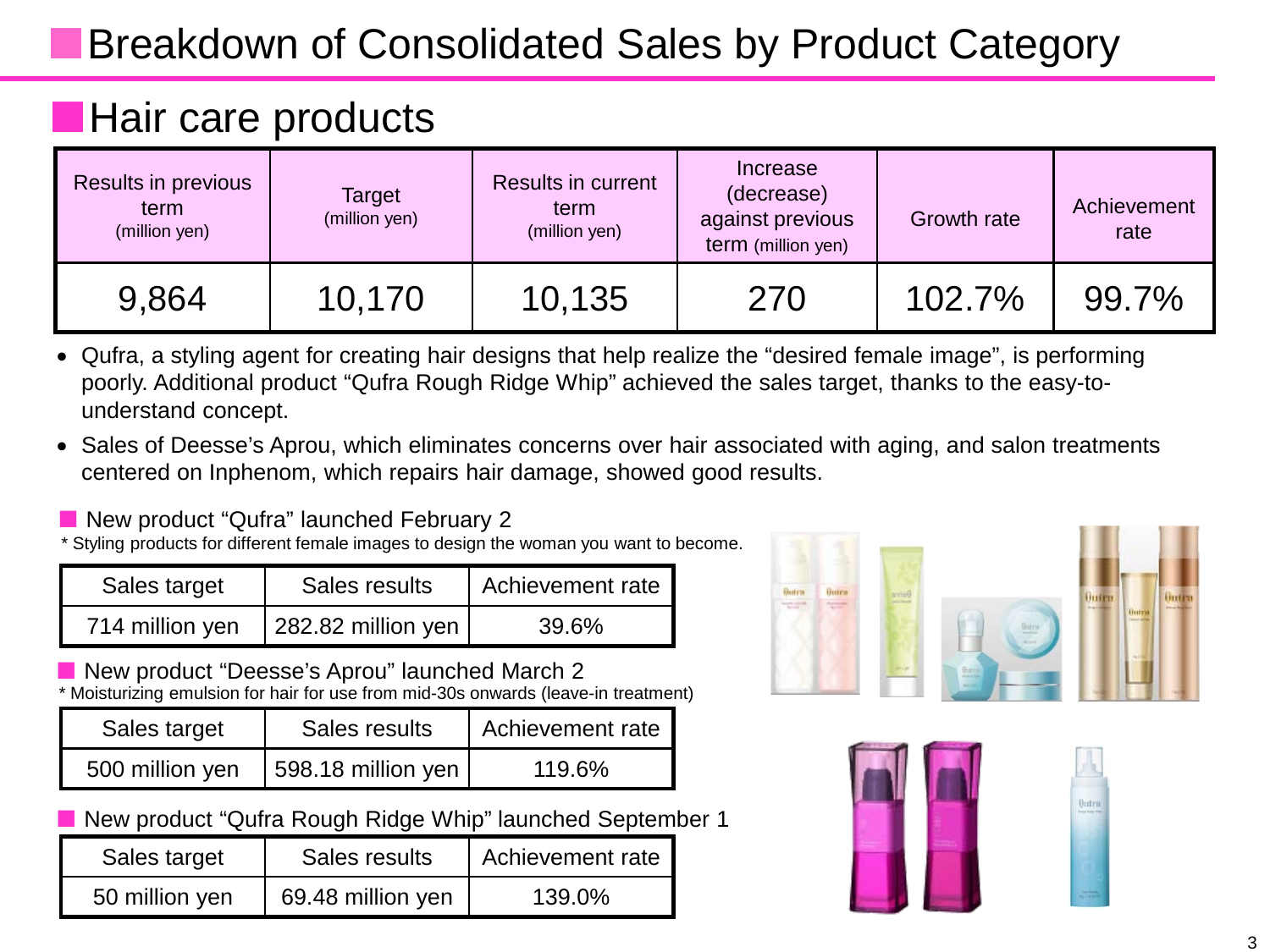## Breakdown of Consolidated Sales by Product Category

### ■Hair coloring products

| Results in previous<br>term<br>(million yen) | <b>Target</b><br>(million yen) | <b>Results in current</b><br>term<br>(million yen) | <b>Increase</b><br>(decrease)<br>against previous<br>term (million yen) | Growth rate | Achievement<br>rate |
|----------------------------------------------|--------------------------------|----------------------------------------------------|-------------------------------------------------------------------------|-------------|---------------------|
| 6,969                                        | 7.155                          | 7,278                                              | 309                                                                     | $104.4\%$   | $101.7\%$           |

- Sales of hair color agents for gray hair Liseinter and Farglan, which appeal to women with the allure of salon colors, have grown (107.2% compared to the previous year).
- Regarding Ordeve fashion color agents, additional colors Nudy Line were well-received by the market. The attraction of salon colors was enhanced through proposals to customers of seasonal colors (trend colors in line with the season).

#### New product "Ordeve Additional Colors (New Colors)" launched September 30

| Sales target    | Sales results        | Achievement rate |
|-----------------|----------------------|------------------|
| 150 million yen | $172.79$ million yen | 115.2%           |

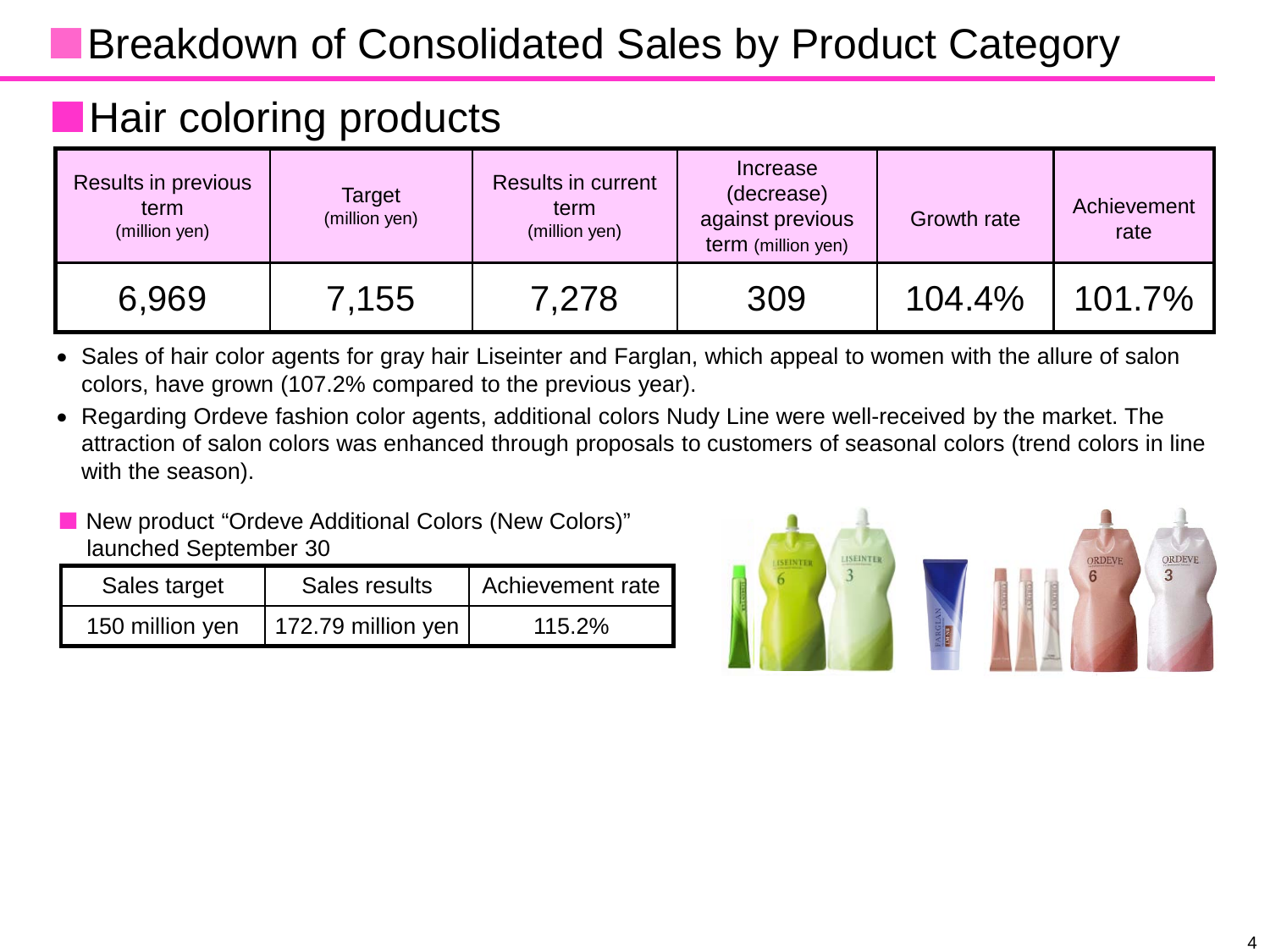#### ■ Consolidated Balance Sheet

| Item                                                                                                                                               | <b>Previous</b><br>consolidated fiscal<br>year<br><ended<br>December 20.<br/>2009&gt;</ended<br> | Ratio<br>(% ) | Current<br>consolidated<br>fiscal year<br><ended<br>December 20.<br/>2010 &gt;</ended<br> | Ratio<br>(% ) | Increase/<br>decrease                                                           | <b>Item</b>                                                                                                                                                                 | <b>Previous</b><br>consolidated<br>fiscal year<br><ended<br>December 20.<br/>2009<sub>&gt;</sub></ended<br> | Ratio<br>(% )   | Current<br>consolidated<br>fiscal year<br><ended<br>December 20.<br/>2010 &gt;</ended<br> | Ratio<br>(% )   | Increase/<br>decrease                                                                                              |
|----------------------------------------------------------------------------------------------------------------------------------------------------|--------------------------------------------------------------------------------------------------|---------------|-------------------------------------------------------------------------------------------|---------------|---------------------------------------------------------------------------------|-----------------------------------------------------------------------------------------------------------------------------------------------------------------------------|-------------------------------------------------------------------------------------------------------------|-----------------|-------------------------------------------------------------------------------------------|-----------------|--------------------------------------------------------------------------------------------------------------------|
| Cash and bank deposits<br>Trade notes and accounts<br>receivable<br>Inventory assets<br>Deferred tax assets<br><b>Others</b><br>Loan loss reserves | 1.666.170<br>2,804,683<br>2,163,697<br>244,361<br>117,925<br>$\triangle$ 9,017                   |               | 2,673,044<br>2,857,374<br>2,222,005<br>166,841<br>126,378<br>$\triangle$ 9,963            |               | 1,006,874<br>52,691<br>58,308<br>$\triangle$ 77,520<br>8,453<br>$\triangle$ 946 | Notes and accounts payable<br>Accounts payable<br>Accrued expenses payable<br>Corporate taxes payable<br>Reserve for returned goods<br>Reserve for bonuses<br><b>Others</b> | 953,356<br>1.370.388<br>571,930<br>31.720<br>62,685<br>256,617                                              |                 | 467.309<br>1.284.549<br>635,475<br>19.075<br>65,453<br>253,509                            |                 | $\triangle$ 953.356<br>467,309<br>$\triangle$ 85,839<br>63,545<br>$\triangle$ 12.645<br>2,768<br>$\triangle$ 3,108 |
| <b>Total current assets</b>                                                                                                                        | 6,987,821                                                                                        | 34.3          | 8,035,681                                                                                 | 38.6          | 1,047,860                                                                       | <b>Total current liabilities</b>                                                                                                                                            | 3,246,698                                                                                                   | 16.0            | 2,725,372                                                                                 | 13.1            | $\triangle$ 521,326                                                                                                |
| Buildings and other<br>structures<br>Machinery, equipment and<br>vehicles for transportation<br>Land<br>Construction in progress<br>Others         | 3,627,958<br>1,306,380<br>4,763,766<br>709,139<br>233,024                                        |               | 4,210,785<br>1,074,533<br>4,763,766<br>3,634<br>248,769                                   |               | 582,827<br>$\triangle$ 231,847<br>$\triangle$ 705,505<br>15,745                 | Long-term accrued<br>expenses payable<br>Reserve for loss on<br>quarantees<br><b>Others</b>                                                                                 | 312,004<br>39,000<br>102,629                                                                                |                 | 282,408<br>38,400<br>97,865                                                               |                 | $\triangle$ 29,596<br>$\triangle$ 600<br>$\triangle$ 4,764                                                         |
| Total tangible fixed assets                                                                                                                        | 10,640,269                                                                                       | 52.3          | 10,301,488                                                                                | 49.4          | $\triangle$ 338,781                                                             | <b>Total fixed liabilities</b>                                                                                                                                              | 453,633                                                                                                     | 2.2             | 418,673                                                                                   | 2.0             | $\triangle$ 34,960                                                                                                 |
|                                                                                                                                                    |                                                                                                  |               |                                                                                           |               |                                                                                 | <b>Total liabilities</b>                                                                                                                                                    | 3,700,331                                                                                                   | 18.2            | 3,144,046                                                                                 | 15.1            | $\triangle$ 556,285                                                                                                |
| Total intangible fixed assets<br>Investments and other<br>assets<br>Long-term loans                                                                | 318,593<br>1,307,670<br>61,790                                                                   | 1.6           | 451,968<br>1,180,555<br>42,057                                                            | 2.2           | 133,375<br>$\triangle$ 127,115<br>$\triangle$ 19,733                            | Capital stock<br>Capital surplus<br>Retained earnings<br>(Inc. current net income)<br>Treasury stock                                                                        | 2,000,000<br>199,120<br>14,637,996<br>(1,785,483)<br>$\triangle$ 38,572                                     |                 | 2,000,000<br>199,120<br>15,779,971<br>(1,831,554)<br>$\triangle$ 38,254                   |                 | 1,141,975<br>318                                                                                                   |
| Prepaid pension costs<br>Deferred tax assets<br>Others<br>Loan loss reserves                                                                       | 82,425<br>496,112<br>524,366<br>$\triangle$ 65,160                                               |               | 10,461<br>466,016<br>393,042<br>$\triangle$ 37,730                                        |               | $\triangle$ 71,964<br>$\triangle$ 30,096<br>$\triangle$ 131,324<br>27,430       | Total shareholders' equity<br>Net unrealized gains on                                                                                                                       | 16,798,543<br>$\triangle$ 71,571                                                                            | 82.5            | 17,940,836<br>$\triangle$ 141,280                                                         | 86.1            | 1,142,293<br>$\triangle$ 69.709                                                                                    |
| Total investments and other<br>assets                                                                                                              | 2,407,204                                                                                        | 11.8          | 2,054,403                                                                                 | 9.9           | $\triangle$ 352,801                                                             | other securities<br>Foreign currency translation<br>adjustments                                                                                                             | $\triangle$ 73,412                                                                                          |                 | $\triangle$ 100,061                                                                       |                 | $\triangle$ 26,649                                                                                                 |
| <b>Total fixed assets</b>                                                                                                                          |                                                                                                  | 65.7          |                                                                                           |               |                                                                                 | Total valuation and<br>translation adjustments                                                                                                                              | $\triangle$ 144,984                                                                                         | $\triangle$ 0.7 | $\triangle$ 241,341                                                                       | $\triangle$ 1.2 | $\triangle$ 96,357                                                                                                 |
|                                                                                                                                                    | 13,366,068                                                                                       |               | 12,807,860                                                                                | 61.4          | $\triangle$ 558,208                                                             | Total net assets                                                                                                                                                            | 16,653,559                                                                                                  | 81.8            | 17,699,495                                                                                | 84.9            | 1,045,936                                                                                                          |
| <b>Total assets</b>                                                                                                                                | 20,353,890                                                                                       | 100           | 20,843,541                                                                                | 100           | 489,651                                                                         | Total liabilities and net<br>assets                                                                                                                                         | 20,353,890                                                                                                  | 100             | 20,843,541                                                                                | 100             | 489,651                                                                                                            |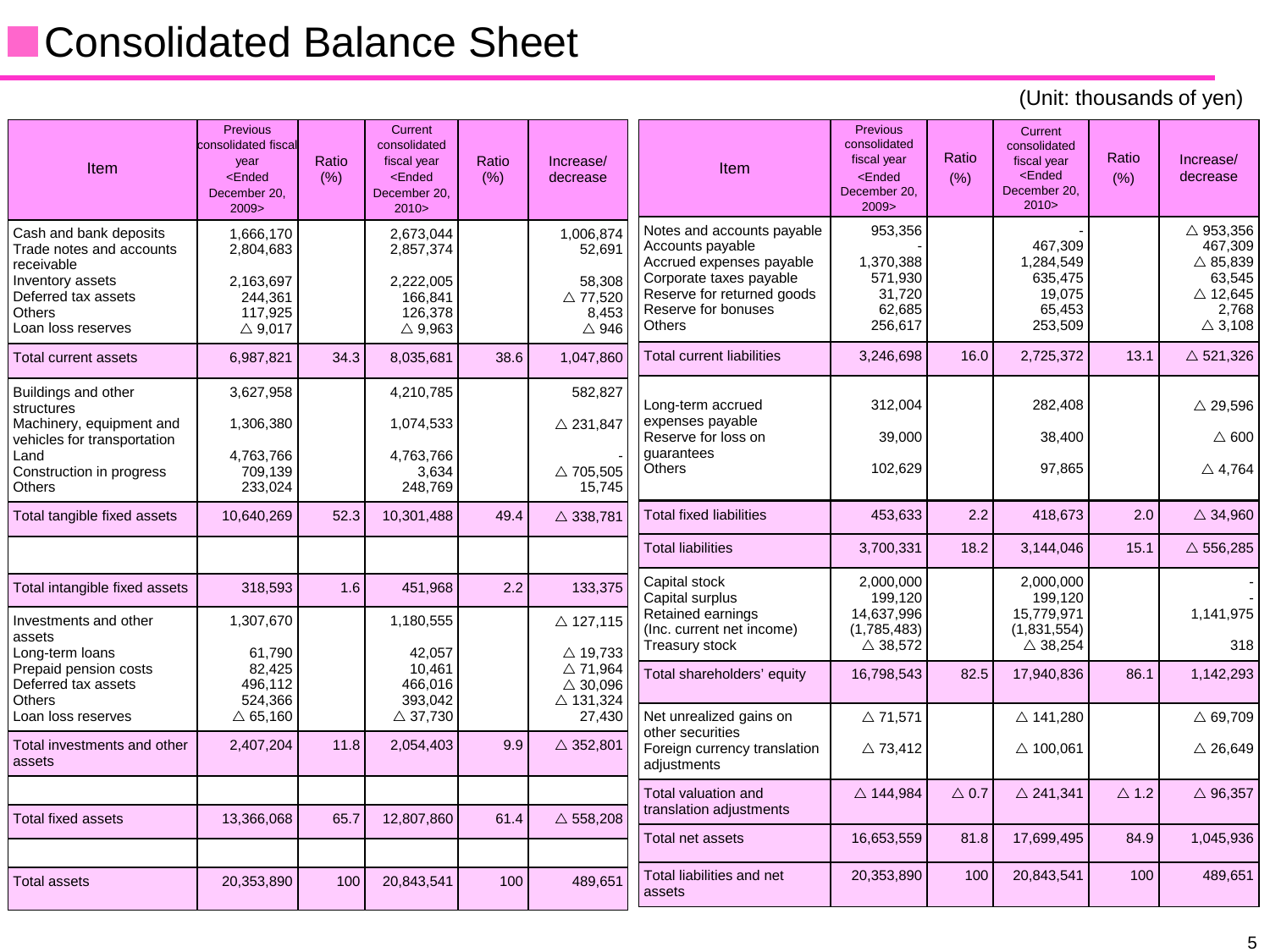## Explanation of Fluctuations in the Consolidated Balance Sheet

Total assets were 20,800 million yen, an increase of 489 million yen in comparison to the end of the previous fiscal year.

#### Current assets

Current assets increased 1,040 million yen.

 $\circ$  Cash and bank 1,006 million yen

This was due to increases in cash flows from operating activities, mainly an increase in income. The recovery rate for accounts receivable within one month was 100% and the cash recovery rate was 87.4%, an increase on last year.

#### Fixed assets

Fixed assets decreased 558 million yen.

Tangible/ intangible fixed assets

| $\circ$ Buildings and structures                                            | 582 million yen  | This increased due to<br>refurbishment of the<br>Tokyo Branch.                                                     |
|-----------------------------------------------------------------------------|------------------|--------------------------------------------------------------------------------------------------------------------|
| $\circlearrowright$ Machinery, equipment and<br>vehicles for transportation | -231 million yen | This decreased due to<br>amortization.                                                                             |
| $\circ$ Construction in progress                                            | -705 million yen | This was a transfer from<br>payments made in the<br>previous term for the<br><b>Tokyo Branch</b><br>refurbishment. |
| Investments and other assets                                                |                  |                                                                                                                    |
| $\circ$ Investment in securities                                            | -127 million yen | This is a decrease due to<br>the evaluation of market<br>prices.                                                   |
| Others                                                                      | -131 million yen | This decreased due to<br>cancellation of insurance<br>reserve funds.                                               |

#### **Assets Liabilities**

Total liabilities decreased 556 million yen.

#### Current liabilities

Current liabilities decreased 521 million yen.

 $\circ$  Notes and accounts payable -953 million yen

 $\circ$  Accounts payable 467 million yen

This is because Milbon changed the payment method from notebased payment to cash payments.

By making cash payments, our trust relationship with our stockists has improved yet further, leading to the advantage of earlier introductions of new materials and new raw materials.

#### Fixed liabilities

There was no change in fixed liabilities.

#### **Net assets**

Net assets increased 1,040 million yen.

 $O$ Retained earnings 1,140 million yen

This was due to an increase in income.

This fiscal year, a commemorative dividend of 5 yen per share celebrating the 50th anniversary of the company's establishment has been added to make an annual dividend of 60 yen per share. We will continue to work as aggressively as possible to return profits to shareholders in the future.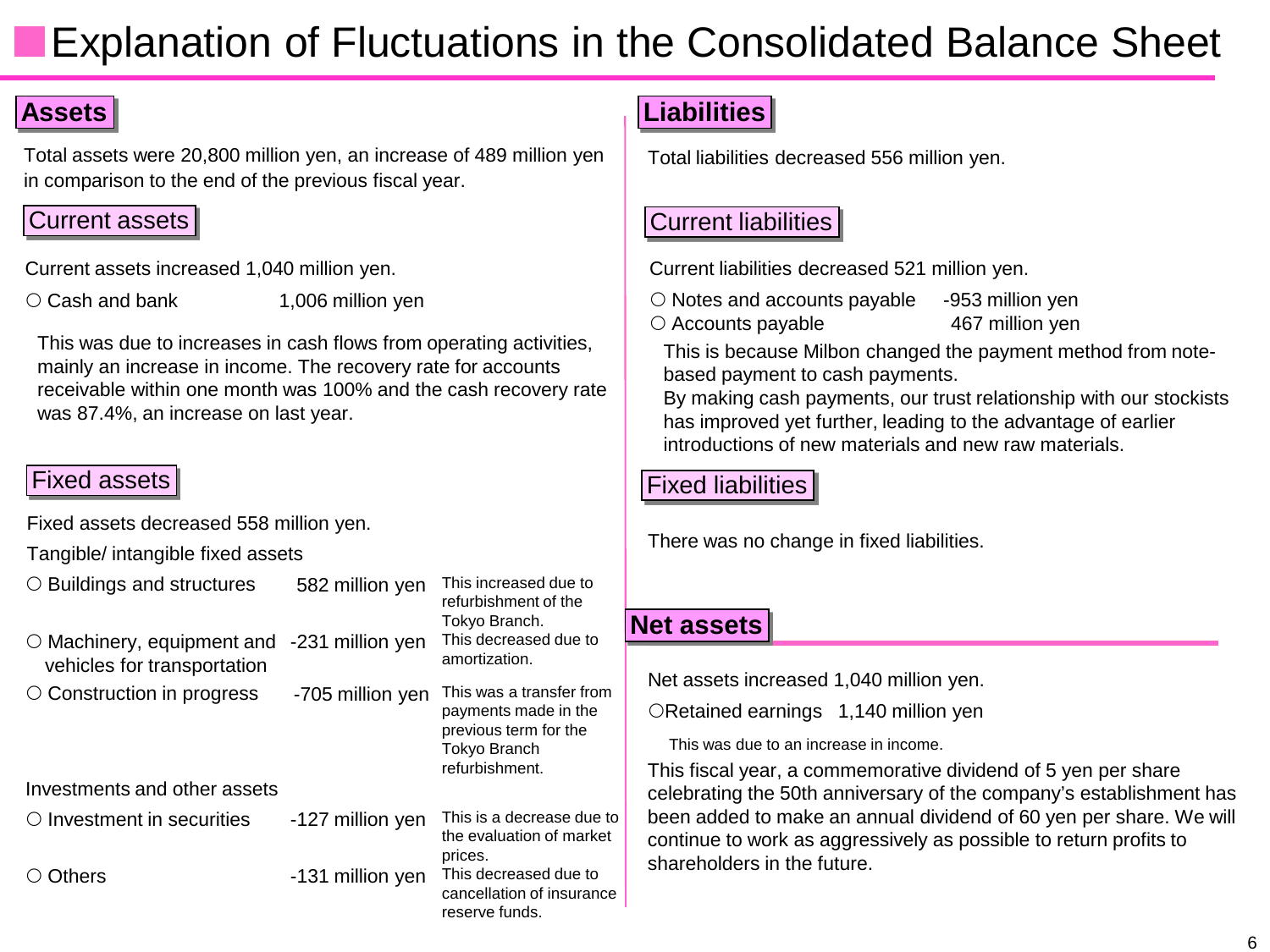### ■Consolidated Profit and Loss Statement

|                         |                                                                                                                                   | <b>Results for</b><br>fiscal year 2009 | Ratio<br>(% )   | <b>Target for</b><br>fiscal year 2010 | Ratio<br>(%)    | <b>Results for</b><br>fiscal year 2010 | Ratio<br>(% ) | Growth rate<br>(% ) | Achievemen<br>t rate<br>(% ) | Increase/<br>decrease against<br>previous fiscal<br>year | Increase/<br>decrease against<br>target |
|-------------------------|-----------------------------------------------------------------------------------------------------------------------------------|----------------------------------------|-----------------|---------------------------------------|-----------------|----------------------------------------|---------------|---------------------|------------------------------|----------------------------------------------------------|-----------------------------------------|
|                         | Permanent wave<br>products                                                                                                        | 2,025,641                              | 10.6            | 2,225,000                             | 11.2            | 1,998,492                              | 10.1          | 98.7                | 89.8                         | $\triangle$ 27,148                                       | $\triangle$ 226,508                     |
| Product category totals | Hair care products                                                                                                                | 9,864,241                              | 51.4            | 10,170,000                            | 51.2            | 10,135,088                             | 51.3          | 102.7               | 99.7                         | 270,846                                                  | $\triangle$ 34,912                      |
|                         | Hair coloring products                                                                                                            | 6,969,389                              | 36.3            | 7,155,000                             | 36.0            | 7,278,391                              | 36.9          | 104.4               | 101.7                        | 309,002                                                  | 123,391                                 |
|                         | Others                                                                                                                            | 330,194                                | 1.7             | 310,000                               | 1.6             | 337,633                                | 1.7           | 102.3               | 108.9                        | 7,439                                                    | 27,633                                  |
|                         | Net sales                                                                                                                         | 19,189,467                             | 100             | 19,860,000                            | 100             | 19,749,606                             | 100           | 102.9               | 99.4                         | 560,139                                                  | $\triangle$ 110,394                     |
|                         | Cost of sales                                                                                                                     | 6,974,723                              | 36.3            | 7,000,000                             | 35.2            | 6,746,943                              | 34.2          | 96.7                | 96.4                         | $\triangle$ 227,780                                      | $\triangle$ 253,057                     |
|                         | Total sales revenues                                                                                                              | 12,214,744                             | 63.7            | 12,860,000                            | 64.8            | 13,002,663                             | 65.8          | 106.5               | 101.1                        | 787,919                                                  | 142,663                                 |
|                         | Labor costs                                                                                                                       | 2,830,473                              | 14.8            | 2,941,300                             | 14.8            | 2,986,432                              | 15.1          | 105.5               | 101.5                        | 155,959                                                  | 45,132                                  |
|                         | Travel costs/<br>transportation costs                                                                                             | 510,901                                | 2.7             | 502,500                               | 2.5             | 560,518                                | 2.8           | 109.7               | 111.5                        | 49,617                                                   | 58,018                                  |
|                         | Sales/ advertising/<br>marketing costs*                                                                                           | 1,948,693                              | 10.2            | 1,935,000                             | 9.7             | 2,078,066                              | 10.5          | 106.6               | 107.4                        | 129,373                                                  | 143,066                                 |
| Selling,<br>administrat | Depreciation costs                                                                                                                | 348,606                                | 1.8             | 385,200                               | 1.9             | 390,134                                | 2.0           | 111.9               | 101.3                        | 41,528                                                   | 4,934                                   |
|                         | Others                                                                                                                            | 3,298,327                              | 17.2            | 3,476,000                             | 17.5            | 3,408,580                              | 17.3          | 103.3               | 98.1                         | 110,253                                                  | $\triangle$ 67,420                      |
|                         | Total                                                                                                                             | 8,937,002                              | 46.6            | 9,240,000                             | 46.5            | 9,423,732                              | 47.7          | 105.4               | 102.0                        | 486,730                                                  | 183,732                                 |
|                         | Operating income                                                                                                                  | 3,277,741                              | 17.1            | 3,620,000                             | 18.2            | 3,578,930                              | 18.1          | 109.2               | 98.9                         | 301,189                                                  | $\triangle$ 41,070                      |
| Non-<br>operating       | Income                                                                                                                            | 145,406                                | 0.8             | 86,000                                | 0.4             | 123,678                                | 0.6           | 85.1                | 143.8                        | $\triangle$ 21,728                                       | 37,678                                  |
|                         | Costs                                                                                                                             | 319,642                                | 1.7             | 336,000                               | 1.7             | 375,546                                | 1.9           | 117.5               | 111.8                        | 55,904                                                   | 39,546                                  |
|                         | Ordinary income                                                                                                                   | 3,103,505                              | 16.2            | 3,370,000                             | 17.0            | 3,327,062                              | 16.8          | 107.2               | 98.7                         | 223,557                                                  | $\triangle$ 42,938                      |
|                         | Income                                                                                                                            | 15,887                                 | 0.1             |                                       |                 | 2,889                                  | 0.0           | 18.2                |                              | $\triangle$ 12,998                                       | 2,889                                   |
| Extraordinary           | Loss                                                                                                                              | 134,843                                | 0.7             | 16,000                                | 0.1             | 121,169                                | 0.6           | 89.9                | 757.3                        | $\triangle$ 13,674                                       | 105,169                                 |
|                         | Income before income taxes<br>and minority interests                                                                              | 2,984,549                              | 15.6            | 3,354,000                             | 16.9            | 3,208,783                              | 16.2          | 107.5               | 95.7                         | 224,234                                                  | $\triangle$ 145,217                     |
|                         | Income taxes-Current                                                                                                              | 1,243,124                              | 6.5             | 1,446,320                             | 7.3             | 1,222,686                              | 6.2           | 114.9               | 95.4                         | $\triangle$ 20,438                                       | $\triangle$ 223,634                     |
|                         | Income taxes-Deferred                                                                                                             | $\triangle$ 44,058                     | $\triangle$ 0.2 | $\triangle$ 2,320                     | $\triangle$ 0.0 | 154,542                                | 0.8           |                     |                              | 198,600                                                  | 156,862                                 |
|                         | Net income                                                                                                                        | 1,785,483                              | 9.3             | 1,910,000                             | 9.6             | 1,831,554                              | 9.3           | 102.6               | 95.9                         | 46,071                                                   | $\triangle$ 78,446                      |
|                         | * "Sales/ advertising/ marketing costs" shows the total of sales promotion costs, advertising costs and market development costs. |                                        |                 |                                       |                 |                                        |               |                     |                              |                                                          |                                         |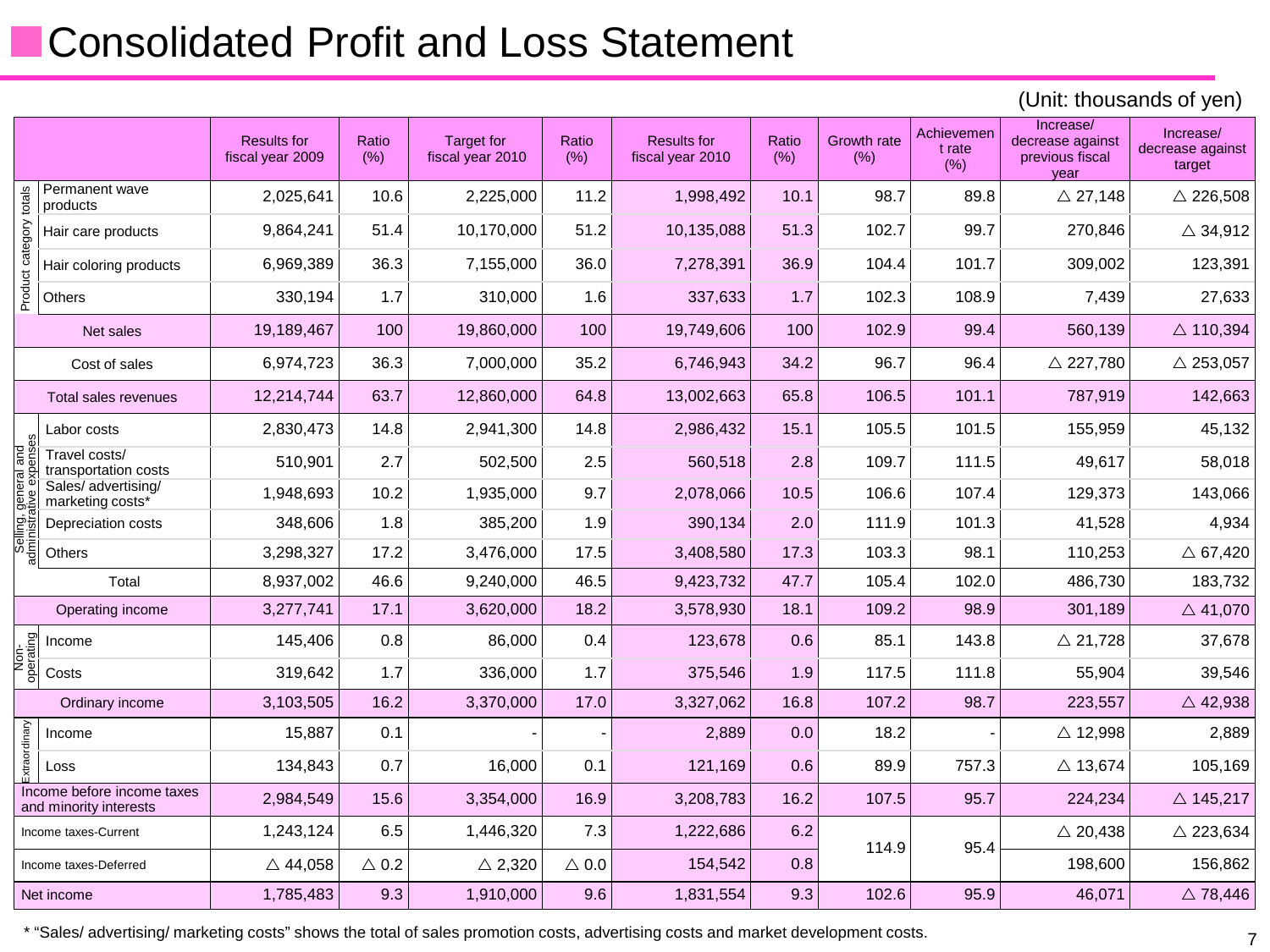#### ■ Comparison of the Consolidated Statement of Earnings with the Previous Fiscal Year and Plans

|    | Comparison with the previous fiscal year                                                                                                                                                                                                                                                                                                                                                                                                                                                                                                             |    | Comparison with targets                                                                                                                                                                                                                                                                                                                                                                                          |
|----|------------------------------------------------------------------------------------------------------------------------------------------------------------------------------------------------------------------------------------------------------------------------------------------------------------------------------------------------------------------------------------------------------------------------------------------------------------------------------------------------------------------------------------------------------|----|------------------------------------------------------------------------------------------------------------------------------------------------------------------------------------------------------------------------------------------------------------------------------------------------------------------------------------------------------------------------------------------------------------------|
|    | Sales were 19,700 million yen, an increase of 560 million yen in<br>comparison to the previous fiscal year. The comparison by product<br>category is as follows.<br>Permanent wave products<br>-27 million yen<br>270 million yen<br>Hair care products<br>Hair coloring products<br>309 million yen<br><b>Others</b><br>7 million yen                                                                                                                                                                                                               |    | Sales were 19,700 million yen, a decrease of 110 million yen in<br>comparison with the target. Comparisons by product category are as<br>follows.<br>Permanent wave products<br>-226 million yen<br>-34 million yen<br>Hair care products<br>Hair coloring products<br>123 million yen<br>27 million yen<br><b>Others</b>                                                                                        |
|    | Total revenues were 13,000 million yen, an increase of 787 million yen in<br>comparison to the previous year. In addition, the gross profit margin was<br>65.8%, 2.1 points higher than the previous year. The breakdown of that<br>increase is as follows.                                                                                                                                                                                                                                                                                          |    | 2. Total revenues were 13,000 million yen, an increase of 142 million yen in<br>comparison to the target. In addition, the gross profit margin was 65.8%,<br>1.0 points higher than the target. The breakdown of that increase is as<br>follows.                                                                                                                                                                 |
|    | Reduction of costs due to integration of production site etc.<br>1.0 points<br>Decrease in manufacturing costs due to production<br>0.3 points<br>improvement activities<br>Decrease in inventory asset disposal losses/ valuation<br>0.3 points<br>losses<br>0.1 points<br>Decrease in return adjustment reserve provisions<br>Raw material cost reduction effects<br>0.3 points<br>Sales product mix<br>0.1 points                                                                                                                                 |    | Decrease in manufacturing costs due to production<br>improvement activities<br>0.6 points<br>Decrease in inventory asset disposal losses/valuation<br>-0.4 points<br>losses<br>Decrease in return adjustment reserve provisions<br>0.1 points<br>Raw material cost reduction effects<br>0.3 points<br>-0.5 points<br>Manufacturing adjustment due to non-achievement of sales<br>Sales product mix<br>0.9 points |
|    | 2.1 points<br><b>Balance</b><br>Total selling, general and administrative expenses were 9,420 million yen,<br>an increase of 486 million yen in comparison to the previous fiscal year.<br>The main factors in this increase were as follows.<br>155 million yen This increased due to pay rises and an<br>Labor costs<br>increase in personnel.<br>Sales, advertising and marketing costs<br>129 million yen<br>These costs were related to the<br>introduction of new products.<br>Milbon Korea<br>79 million yen<br>This was because the previous | 3. | Balance<br>1.0 points<br>Total selling, general and administrative expenses were 9,420 million yen,<br>an increase of 183 million yen in comparison to the target.<br>The main reason was as follows.<br>Sales, advertising and marketing costs<br>143 million yen These costs were related to the introduction of new products.                                                                                 |
| 5. | accounting period was approximately<br>three months in length.<br>Operating income was 3,570 million yen, an increase of 301 million yen in<br>comparison to the previous fiscal year.<br>Ordinary income was 3,320 million yen, an increase of 223 million yen in                                                                                                                                                                                                                                                                                   |    | Operating income was 3,570 million yen, a decrease of 41 million yen in<br>comparison to the target.<br>5. Ordinary income was 3,302 million yen, a decrease of 42 million yen in                                                                                                                                                                                                                                |
|    | comparison to the previous fiscal year.<br>Current net income was 1,830 million yen, an increase of 46 million yen in<br>comparison to the previous fiscal year.                                                                                                                                                                                                                                                                                                                                                                                     |    | comparison to the target.<br>Net income was 1,830 million yen, a decrease of 78 million yen in<br>comparison to the target.<br>8                                                                                                                                                                                                                                                                                 |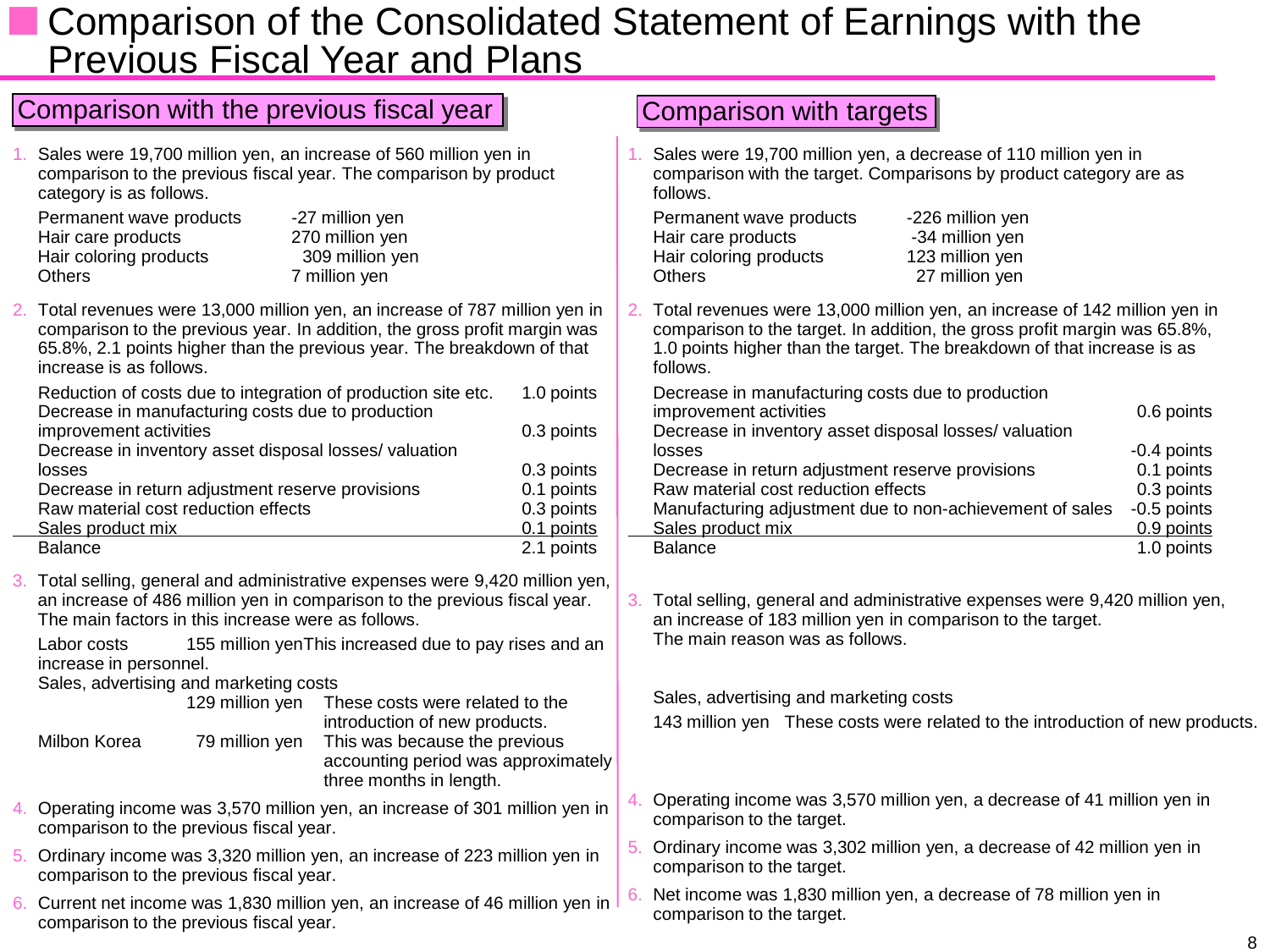#### ■ Consolidated Cash Flows

(Unit: millions of yen)

|                                                                           | Previous term       | <b>Current term</b> | Increase/<br>decrease | <b>Comments</b>                                                                                             |
|---------------------------------------------------------------------------|---------------------|---------------------|-----------------------|-------------------------------------------------------------------------------------------------------------|
| Balance of cash and<br>cash equivalents<br>at the beginning of the period | 1,010               | 1,666               | 656                   |                                                                                                             |
| Cash flows from<br>operating activities                                   | 3,079               | 2,433               | $\triangle$ 646       | Decrease in purchase liabilities                                                                            |
| Cash flows from investment<br>activities                                  | $\triangle$ 1,680   | $\triangle$ 727     | 953                   | Decrease in acquisition of tangible<br>fixed assets                                                         |
| (Purchase of property<br>and equipment)                                   | $(\triangle 1,473)$ | $(\triangle 613)$   | 860)                  | Expenditure related to payment for<br>part of the refurbishment of the<br>Tokyo Branch in the previous term |
| Cash flows<br>from financial activities                                   | $\triangle$ 725     | $\triangle$ 688     | 37                    |                                                                                                             |
| Foreign currency translation<br>adjustments                               | $\triangle$ 18      | $\triangle$ 13      | 5                     |                                                                                                             |
| Net increase in cash<br>and cash equivalents                              | 655                 | 1,004               | 349                   |                                                                                                             |
| Balance of cash and<br>cash equivalents<br>at the end of the period       | 1,666               | 2,670               | 1,004                 |                                                                                                             |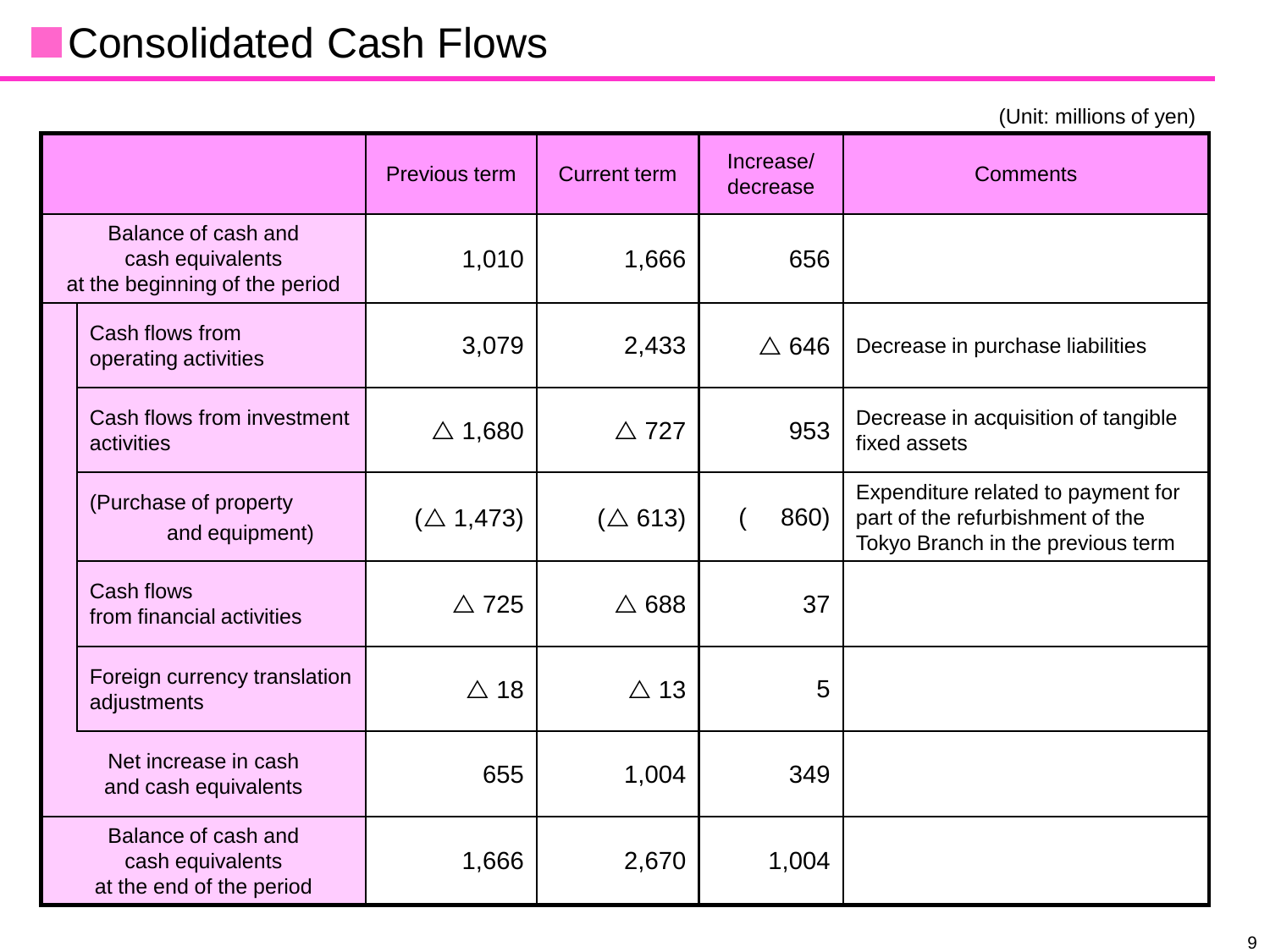#### ■ Trends in Consolidated Facility Investment and Depreciation Costs

| Category                                       | <b>Fiscal year</b><br>2006 | <b>Fiscal year</b><br>2007 | <b>Fiscal year</b><br>2008 | <b>Fiscal year</b><br>2009 | <b>Fiscal year</b><br>2010 | <b>Plan for fiscal</b><br><b>year 2011</b> |
|------------------------------------------------|----------------------------|----------------------------|----------------------------|----------------------------|----------------------------|--------------------------------------------|
| <b>Buildings</b>                               | 1,505,456                  | 67,867                     | 143,672                    | 188,474                    | 921,283                    | 42,430                                     |
| <b>Structures</b>                              | 26,014                     | 565                        |                            | 16,870                     | 36,384                     | 3,500                                      |
| Machinery<br>and equipment                     | 600,286                    | 272,887                    | 507,476                    | 214,698                    | 160,509                    | 232,640                                    |
| Automobiles<br>and transportation<br>equipment | 4,610                      | 7,697                      | 3,026                      | 6,678                      | 1,494                      | 4,380                                      |
| Tools, equipment,<br>furniture and fixtures    | 116,239                    | 114,390                    | 225,594                    | 176,375                    | 195,391                    | 201,310                                    |
| Land                                           | 1,145,977                  |                            | 414,059                    |                            |                            |                                            |
| Construction<br>in progress                    | 904                        | 43,082                     | $\triangle$ 7,423          | 686,471                    | $\triangle$ 637,009        | $\triangle$ 3,620                          |
| Software                                       | 84,003                     | 100,167                    | 96,913                     | 154,098                    | 260,209                    | 239,940                                    |
| Software<br>development in<br>progress         |                            |                            |                            |                            | 2,100                      | $\triangle$ 2,100                          |
| <b>Others</b>                                  |                            |                            |                            | 1,000                      | 500                        |                                            |
| <b>Total investment</b>                        | 3,483,491                  | 606,659                    | 1,383,319                  | 1,444,667                  | 940,862                    | 718,480                                    |
| <b>Depreciation costs</b>                      | 870,342                    | 967,407                    | 1,021,444                  | 1,116,759                  | 1,010,245                  | 1,074,200                                  |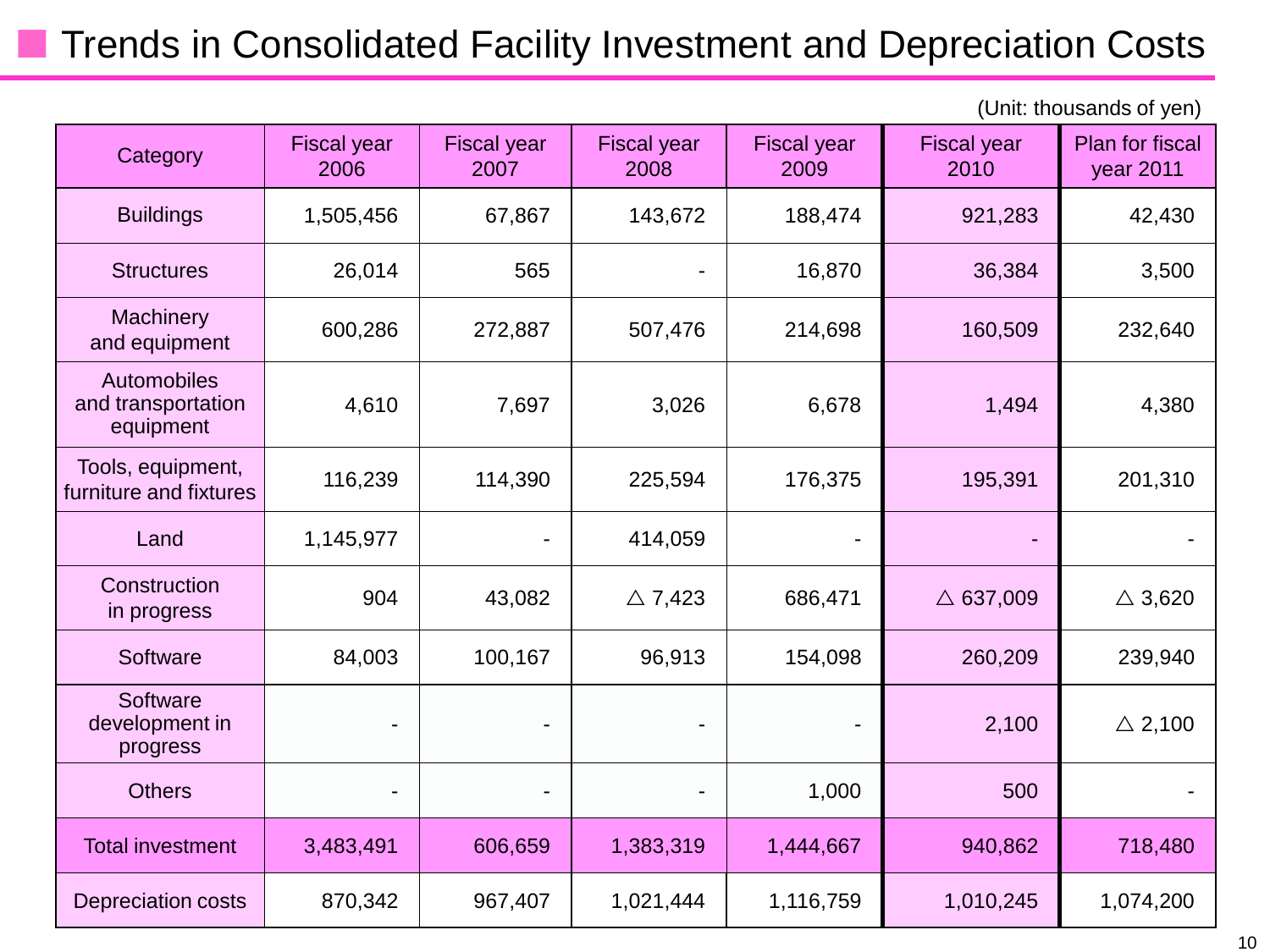#### ■Non-Consolidated Balance Sheet

| <b>Item</b>                                                                                                                             | Previous fiscal year<br>< Ended December 20,<br>2009 >                       | Ratio<br>(% ) | Current fiscal year<br>< Ended December<br>20, 2010 >                        | Ratio<br>(% ) | Increase/<br>decrease                                                                       | Item                                                                                                                                  | Previous fiscal year<br><b>Ended December 20,</b><br>2009 >             | Ratio<br>(% )   | Current fiscal year<br><ended december<br="">20, 2010&gt;</ended>       | Ratio<br>(% )   | Increase/<br>decrease                                                               |
|-----------------------------------------------------------------------------------------------------------------------------------------|------------------------------------------------------------------------------|---------------|------------------------------------------------------------------------------|---------------|---------------------------------------------------------------------------------------------|---------------------------------------------------------------------------------------------------------------------------------------|-------------------------------------------------------------------------|-----------------|-------------------------------------------------------------------------|-----------------|-------------------------------------------------------------------------------------|
| Cash and bank<br>deposits<br>Trade notes<br>Accounts receivable<br>Inventory assets<br>Deferred tax assets<br>Short term loan<br>Others | 1,275,141<br>618.989<br>2,264,079<br>2.038.299<br>217,900<br>6,174<br>79.131 |               | 2,344,171<br>653.056<br>2,225,899<br>2.067.015<br>144,532<br>5,989<br>81.668 |               | 1,069,030<br>34.067<br>$\triangle$ 38,180<br>$\triangle$ 73,368<br>$\triangle$ 185<br>2.537 | Notes payable<br>Accounts payable<br>Accrued expenses<br>payable<br>28,716 Corporate taxes<br>payable<br>Consumption taxes<br>payable | 530,562<br>422,793<br>1,369,037<br>571,930<br>75,637                    |                 | 467,142<br>1,280,705<br>635,475                                         |                 | $\triangle$ 530,562<br>44,349<br>$\triangle$ 88,332<br>63.545<br>$\triangle$ 75,637 |
| Loan loss reserves                                                                                                                      | $\triangle$ 9,315                                                            |               | $\triangle$ 10,124                                                           |               | $\triangle$ 809                                                                             | Reserve for returned<br>goods<br>Reserve for bonuses<br><b>Others</b>                                                                 | 31,720<br>61,080<br>158,278                                             |                 | 19,075<br>64,280<br>158,931                                             |                 | $\triangle$ 12,645<br>3,200<br>653                                                  |
| <b>Total current assets</b>                                                                                                             | 6.490.401                                                                    | 31.6          | 7,512,209                                                                    | 35.4          | 1.021.808                                                                                   | <b>Total current liabilities</b>                                                                                                      | 3,221,040                                                               | 15.7            | 2,625,609                                                               | 12.4            | $\triangle$ 595.431                                                                 |
| <b>Buildings</b><br>Machinery and<br>equipment                                                                                          | 3,442,965<br>1,297,510                                                       |               | 4,044,882<br>1,068,452                                                       |               | 601,917<br>$\triangle$ 229,058                                                              | Reserve for loss on<br>quarantees<br>Guarantee deposits                                                                               | 39,000<br>84,752                                                        |                 | 38,400<br>81,779                                                        |                 | $\triangle$ 600<br>$\triangle$ 2.973                                                |
| Land<br>Construction in<br>progress<br><b>Others</b>                                                                                    | 4,763,766<br>721,585<br>331,242                                              |               | 4,763,766<br>3,634<br>366,963                                                |               | $\triangle$ 717,951<br>35,721                                                               | received<br>Long-term accrued<br>expenses payable                                                                                     | 312,004                                                                 |                 | 282,408                                                                 |                 | $\triangle$ 29,596                                                                  |
| Total tangible fixed<br>assets                                                                                                          | 10,557,070                                                                   | 51.4          | 10,247,698                                                                   | 48.3          | $\triangle$ 309,372                                                                         | <b>Total fixed liabilities</b>                                                                                                        | 435,756                                                                 | 2.1             | 402,587                                                                 | 1.9             | $\triangle$ 33,169                                                                  |
| Total intangible fixed<br>assets                                                                                                        | 300,393                                                                      | 1.5           | 447,754                                                                      | 2.1           | 147,361                                                                                     | <b>Total liabilities</b>                                                                                                              | 3,656,797                                                               | 17.8            | 3,028,197                                                               | 14.3            | $\triangle$ 628,600                                                                 |
| Investment securities<br>Shares in affiliated<br>companies<br>Investment in affiliated<br>companies<br>Long-term loans                  | 1,307,670<br>616,369<br>280,000<br>9,265                                     |               | 1,180,555<br>616,369<br>430,000<br>7,073                                     |               | $\triangle$ 127,115<br>150,000<br>$\triangle$ 2.192<br>$\triangle$ 71,964<br>9,279          | Capital stock<br>Capital surplus<br>Retained earnings<br>(Inc. current net<br>income)<br>Treasury stock                               | 2,000,000<br>199,120<br>14,802,786<br>(1,827,372)<br>$\triangle$ 38,572 |                 | 2,000,000<br>199,120<br>16.159.396<br>(2,046,189)<br>$\triangle$ 38,254 |                 | 1,356,610<br>318                                                                    |
| Prepaid pension costs<br>Deferred tax assets                                                                                            | 82,425<br>456,737                                                            |               | 10,461<br>466.016                                                            |               | $\triangle$ 184,699<br>25,513                                                               | Total shareholders' equity                                                                                                            | 16,963,333                                                              | 82.6            | 18,320,261                                                              | 86.4            | 1,356,928                                                                           |
| <b>Others</b><br>Loan loss reserves                                                                                                     | 486,323<br>$\triangle$ 38,097                                                |               | 301,624<br>$\triangle$ 12,584                                                |               |                                                                                             | Net unrealized gains on<br>other securities                                                                                           | $\triangle$ 71,571                                                      |                 | $\triangle$ 141,280                                                     |                 | $\triangle$ 69.709                                                                  |
| Total investments and<br>other assets                                                                                                   | 3,200,693                                                                    | 15.6          | 2,999,516                                                                    | 14.1          | $\triangle$ 201,177                                                                         | Total valuation and<br>translation adjustments                                                                                        | $\triangle$ 71,571                                                      | $\triangle$ 0.3 | $\triangle$ 141,280                                                     | $\triangle$ 0.7 | $\triangle$ 69,709                                                                  |
| Total fixed assets                                                                                                                      | 14,058,158                                                                   | 68.4          | 13,694,970                                                                   | 64.6          | $\triangle$ 363,188                                                                         | <b>Total net assets</b>                                                                                                               | 16,891,762                                                              | 82.2            | 18,178,981                                                              | 85.7            | 1,287,219                                                                           |
| <b>Total assets</b>                                                                                                                     | 20,548,559                                                                   | 100           | 21,207,179                                                                   | 100           | 658,620                                                                                     | Total liabilities and net<br>assets                                                                                                   | 20,548,559                                                              | 100             | 21,207,179                                                              | 100             | 658,620                                                                             |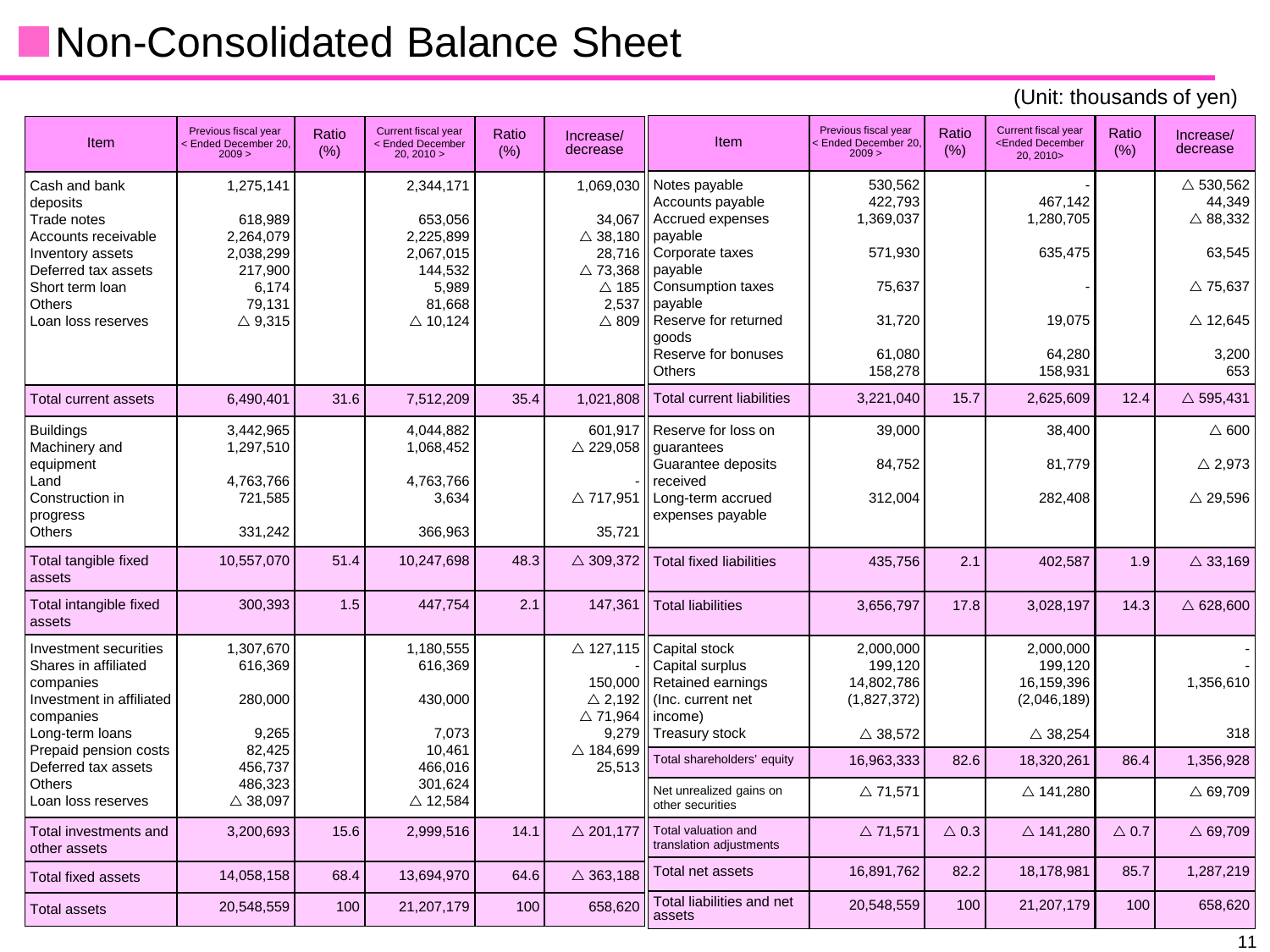### ■Non-Consolidated Statement of Earnings

|                                                 |                                                                                                                                   | <b>Results for fiscal</b><br>year 2009 | Ratio           | <b>Target for fiscal</b><br>year 2010 | Ratio | <b>Results for fiscal</b><br>year 2010 | Ratio | <b>Growth rate</b> | Achievement<br>rate | Increase/ decrease<br>against previous<br>fiscal year | Increase/ decrease<br>against target |
|-------------------------------------------------|-----------------------------------------------------------------------------------------------------------------------------------|----------------------------------------|-----------------|---------------------------------------|-------|----------------------------------------|-------|--------------------|---------------------|-------------------------------------------------------|--------------------------------------|
|                                                 | Permanent wave<br>products                                                                                                        | 1,946,891                              | 10.3            | 2,156,800                             | 11.0  | 1,945,704                              | 10.0  | 99.9               | 90.2                | $\triangle$ 1,187                                     | $\triangle$ 211,096                  |
| Product category totals                         | Hair care products                                                                                                                | 9,668,350                              | 51.0            | 9,964,130                             | 51.0  | 9,944,216                              | 51.1  | 102.9              | 99.8                | 275,866                                               | $\triangle$ 19,914                   |
|                                                 | Hair coloring products                                                                                                            | 7,001,902                              | 37.0            | 7,095,760                             | 36.3  | 7,221,385                              | 37.1  | 103.1              | 101.8               | 219,483                                               | 125,625                              |
|                                                 | <b>Others</b>                                                                                                                     | 329,062                                | 1.7             | 308,310                               | 1.6   | 335,649                                | 1.7   | 102.0              | 108.9               | 6,587                                                 | 27,339                               |
|                                                 | Net sales                                                                                                                         | 18,946,206                             | 100%            | 19,525,000                            | 100%  | 19,446,955                             | 100%  | 102.6              | 99.6                | 500,749                                               | $\triangle$ 78,045                   |
|                                                 | Cost of sales                                                                                                                     | 7,042,743                              | 37.2            | 7,011,000                             | 35.9  | 6,770,134                              | 34.8  | 96.1               | 96.6                | $\triangle$ 272,609                                   | $\triangle$ 240,866                  |
|                                                 | Total sales revenues                                                                                                              | 11,903,462                             | 62.8            | 12,514,000                            | 64.1  | 12,676,820                             | 65.2  | 106.5              | 101.3               | 773,358                                               | 162,820                              |
|                                                 | Labor costs                                                                                                                       | 2,685,822                              | 14.2            | 2,747,750                             | 14.1  | 2,801,035                              | 14.4  | 104.3              | 101.9               | 115,213                                               | 53,285                               |
| Selling, general and<br>administrative expenses | Travel costs/<br>transportation costs                                                                                             | 495,713                                | 2.6             | 468,435                               | 2.4   | 532,790                                | 2.7   | 107.5              | 113.7               | 37,077                                                | 64,355                               |
|                                                 | Sales/ advertising/<br>marketing costs <sup>*</sup>                                                                               | 1,929,080                              | 10.2            | 1,901,110                             | 9.7   | 2,047,537                              | 10.5  | 106.1              | 107.7               | 118,457                                               | 146,427                              |
|                                                 | Depreciation costs                                                                                                                | 321,798                                | 1.7             | 361,970                               | 1.9   | 370,109                                | 1.9   | 115.0              | 102.2               | 48,311                                                | 8,139                                |
|                                                 | <b>Others</b>                                                                                                                     | 3,122,586                              | 16.5            | 3,284,735                             | 16.8  | 3,186,219                              | 16.4  | 102.0              | 97.0                | 63,633                                                | $\triangle$ 98,516                   |
|                                                 | Total                                                                                                                             | 8,555,001                              | 45.2            | 8,764,000                             | 44.9  | 8,937,691                              | 46.0  | 104.5              | 102.0               | 382,690                                               | 173,691                              |
|                                                 | Operating income                                                                                                                  | 3,348,461                              | 17.7            | 3,750,000                             | 19.2  | 3,739,129                              | 19.2  | 111.7              | 99.7                | 390,668                                               | $\triangle$ 10,871                   |
| Non-<br>operating                               | Income                                                                                                                            | 135,282                                | 0.7             | 86,000                                | 0.4   | 114,769                                | 0.6   | 84.8               | 133.5               | $\triangle$ 20,513                                    | 28,769                               |
|                                                 | Costs                                                                                                                             | 318,912                                | 1.7             | 336,000                               | 1.7   | 340,699                                | 1.8   | 106.8              | 101.4               | 21,787                                                | 4,699                                |
|                                                 | Ordinary income                                                                                                                   | 3,164,832                              | 16.7            | 3,500,000                             | 17.9  | 3,513,199                              | 18.1  | 111.0              | 100.4               | 348.367                                               | 13,199                               |
|                                                 | Income                                                                                                                            | 15,887                                 | 0.1             |                                       |       | 3,026                                  | 0.0   | 19.0               |                     | $\triangle$ 12,861                                    | 3,026                                |
| Extraordinary                                   | Loss                                                                                                                              | 134,843                                | 0.7             | 16,000                                | 0.1   | 121,169                                | 0.6   | 89.9               | 757.3               | $\triangle$ 13,674                                    | 105,169                              |
|                                                 | Net income before tax                                                                                                             | 3,045,875                              | 16.1            | 3,484,000                             | 17.8  | 3,395,055                              | 17.5  | 111.5              | 97.4                | 349,180                                               | $\triangle$ 88,945                   |
|                                                 | Income taxes-Current                                                                                                              | 1,242,094                              | 6.6             | 1,440,800                             | 7.4   | 1,237,525                              | 6.4   |                    |                     | $\triangle$ 4,569                                     | $\triangle$ 203,275                  |
|                                                 | Income taxes-Deferred                                                                                                             | $\triangle$ 23,591                     | $\triangle$ 0.1 | 13,200                                | 0.1   | 111,341                                | 0.6   | 110.7              | 92.8                | 134,932                                               | 98,141                               |
|                                                 | Quarterly net income                                                                                                              | 1,827,372                              | 9.6             | 2,030,000                             | 10.4  | 2,046,189                              | 10.5  | 112.0              | 100.8               | 218,817                                               | 16,189                               |
|                                                 | * "Sales/ advertising/ marketing costs" shows the total of sales promotion costs, advertising costs and market development costs. |                                        |                 |                                       |       |                                        |       |                    |                     |                                                       |                                      |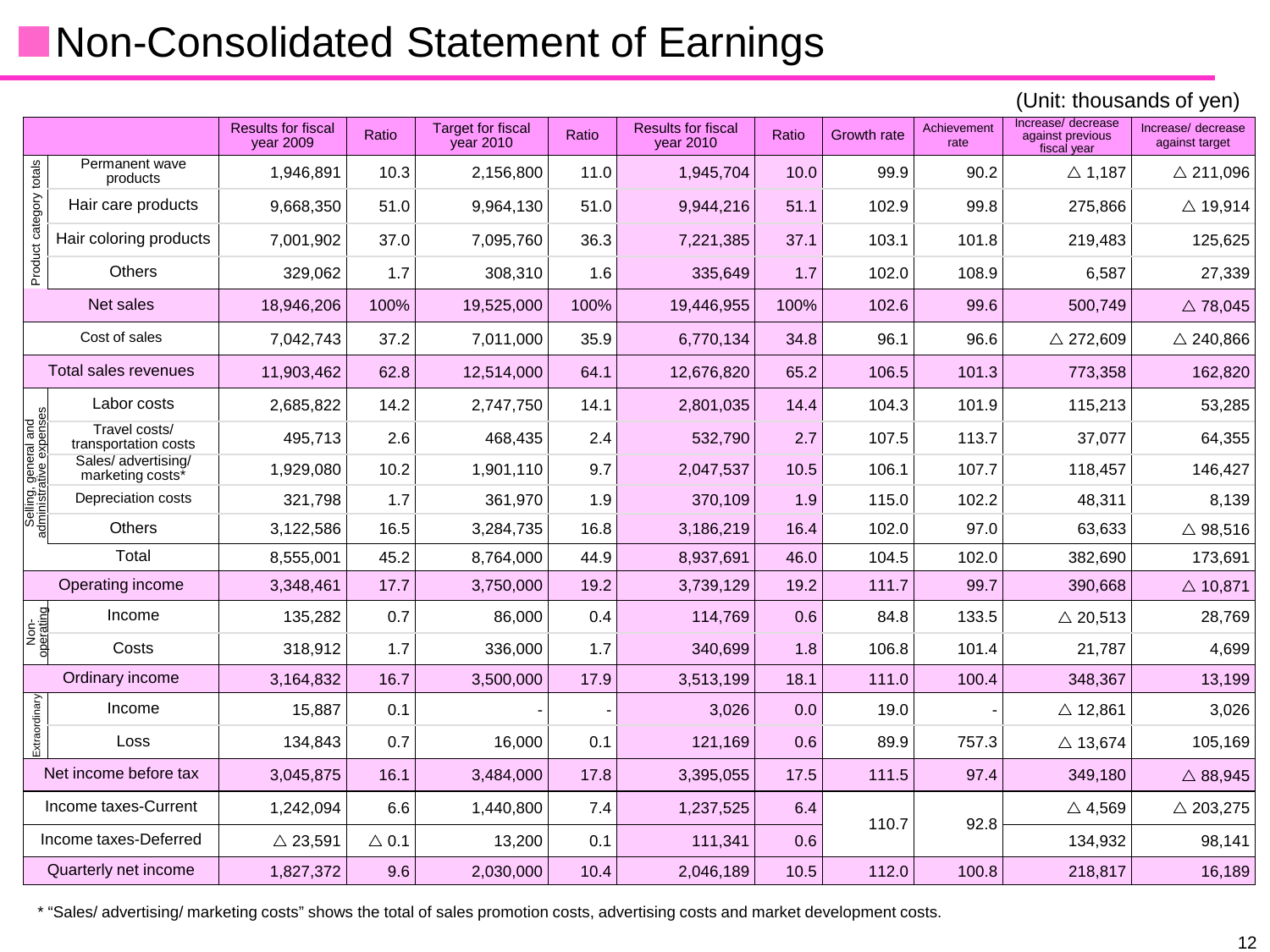#### ■ Non-Consolidated Trends in the Proportions of New Products and R&D Costs in Total Sales

|                                       | Perm<br>products | Hair care<br>products | Color<br>products | <b>Others</b> | Total     | <b>New</b><br>product<br>ratio | <b>Test</b><br>research<br>costs | Ratio of<br>test<br>research<br>costs | <b>Comments</b>                                                                                                                                                    |
|---------------------------------------|------------------|-----------------------|-------------------|---------------|-----------|--------------------------------|----------------------------------|---------------------------------------|--------------------------------------------------------------------------------------------------------------------------------------------------------------------|
| <b>Fiscal</b><br>year 2007            | 129,446          | 259,884               | 3,247,352         |               | 3,636,683 | 19.6%                          | 573,268                          | 3.3%                                  | Ordeve<br>Prejume (perm/ floss/ wax)                                                                                                                               |
| <b>Fiscal</b><br>year 2008            | 678,564          | 1,897,975             | 996,019           |               | 3,572,559 | 18.4%                          | 667,886                          | 3.6%                                  | Deesse's Linkage HY<br>Liscio Knoteur<br>Liseinter<br>Inphenom<br>Prejume Drop/Prejume Milk<br>2 color support products                                            |
| <b>Fiscal</b><br>year 2009            | 270,214          | 2,323,359             | 507,233           |               | 3,100,806 | 15.4%                          | 766,493                          | 4.0%                                  | Deesse's Neu/ Aujua<br>Liscio Knoteur SH<br>Farglan, Prejume Luviento<br>Prejume CMC Wave<br>Inphenom Daily Care<br>Color remover<br>Ajit Control                  |
| <b>Fiscal year</b><br>2010<br>results | 504,829          | 1,664,063             | 178,555           | 16,797        | 2,364,246 | 11.5%                          | 838,005                          | 4.3%                                  | Qufra<br>Deesse's Aprou<br>Melenate<br>Liscio Glanfe                                                                                                               |
| <b>Fiscal year</b><br>2010<br>target  | 670,000          | 1,915,000             | 150,000           | 65,000        | 2,800,000 | 13.5%                          | 900,000                          | 4.6%                                  | Aujua<br>Lifume<br>Additional colors for Ordeve                                                                                                                    |
| <b>Fiscal year</b><br>2011<br>target  | 10,000           | 2,930,000             | 1,180,000         | -             | 4,120,000 | 19.3%                          | 883,000                          | 4.4%                                  | Deesse's Neu due<br>Deesse's Linkage-µ (mu)<br><b>Ordeve Additional Colors</b><br>FIERLI / Dressia<br>Ordeve beauté<br>Deesse's Shine Treatment<br>Aujua Aging Spa |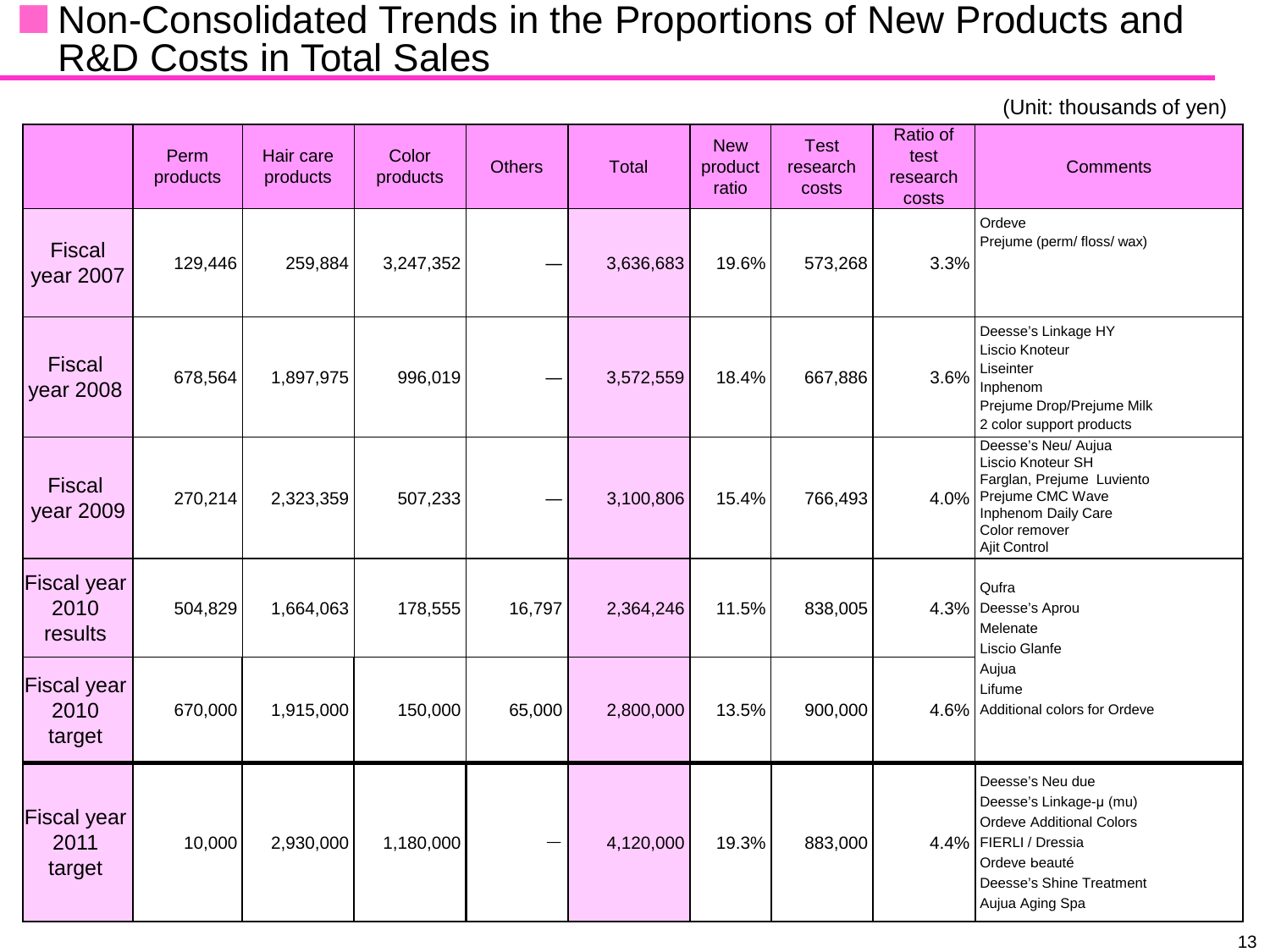### ■Trends in Market Related Data, Milbon Salons and Field Persons

|                                                     | <b>Fiscal year</b><br>2005 | <b>Fiscal year</b><br>2006 | <b>Fiscal year</b><br>2007 | <b>Fiscal year</b><br>2008 | <b>Fiscal year</b><br>2009 | Fiscal year<br>2010               | Comments                                                                                                                                                                                               |
|-----------------------------------------------------|----------------------------|----------------------------|----------------------------|----------------------------|----------------------------|-----------------------------------|--------------------------------------------------------------------------------------------------------------------------------------------------------------------------------------------------------|
| Number of beauty salons (salons)                    | 215.719                    | 217.769                    | 219.573                    | 221,394                    | 223,645                    |                                   | Ministry of Health, Labor and Welfare<br>Public Health Administration Report                                                                                                                           |
| Number of beauty therapists<br>(people)             | 416.707                    | 431.685                    | 435.275                    | 443,944                    | 453.371                    |                                   | Number of beauty salon facilities/ number of employees<br>(year-end)                                                                                                                                   |
| Beauty customer population<br>(thousands of people) | 41,392                     | 41,646                     | 40.519                     | 40,119                     | 39.720                     | 39,579<br>(As of July 1,<br>2010) | National Census Report Population Statistics, Statistics Bureau,<br>Ministry of Internal Affairs and Communications<br>Estimated population of females aged 15 to 64 years of age<br>(as of October 1) |

#### **Milbon salon trends**

|                |                                       | <b>Fiscal year</b><br>2005 | <b>Fiscal year</b><br>2006 | <b>Fiscal year</b><br>2007 | <b>Fiscal year</b><br>2008 | <b>Fiscal year</b><br>2009 | <b>Fiscal year</b><br>2010 |
|----------------|---------------------------------------|----------------------------|----------------------------|----------------------------|----------------------------|----------------------------|----------------------------|
| Tokyo          | Milbon salons<br>(salons)             | 2,927                      | 2,439                      | 2,404                      | 2,210                      | 2,657                      | 2,784                      |
| <b>Branch</b>  | Sales per salon<br>(thousands of yen) | 1,679                      | 1,937                      | 1,999                      | 2,160                      | 2,170                      | 2,254                      |
| Nagoya         | Milbon salons<br>(salons)             | 1,521                      | 1,452                      | 1,505                      | 1,368                      | 1,558                      | 1,643                      |
| <b>Branch</b>  | Sales per salon<br>(thousands of yen) | 1,636                      | 1,711                      | 1,706                      | 1,848                      | 1,559                      | 1,858                      |
| Osaka          | Milbon salons<br>(salons)             | 3,125                      | 2,769                      | 2,416                      | 2,312                      | 2,616                      | 2,464                      |
| <b>Branch</b>  | Sales per salon<br>(thousands of yen) | 1,628                      | 1,784                      | 1,908                      | 2,013                      | 2,040                      | 2,158                      |
| <b>Fukuoka</b> | Milbon salons<br>(salons)             |                            |                            | 435                        | 431                        | 552                        | 680                        |
| <b>Branch</b>  | Sales per salon<br>(thousands of yen) |                            |                            | 1,572                      | 1,564                      | 1,538                      | 1,671                      |
| Total          | Milbon salons<br>(salons)             | 7,573                      | 6,660                      | 6,760                      | 6,321                      | 7,383                      | 7,571                      |
|                | Sales per salon<br>(thousands of yen) | 1,649                      | 1,824                      | 1,872                      | 1,997                      | 1,947                      | 2,088                      |



#### **Trend in field persons**

|                                        | <b>Fiscal year</b><br>2005 | 2006   | 2007   | Fiscal year   Fiscal year   Fiscal year   Fiscal year   Fiscal year<br>2008 | 2009   | 2010   | <b>Fiscal vear</b><br>2011 |
|----------------------------------------|----------------------------|--------|--------|-----------------------------------------------------------------------------|--------|--------|----------------------------|
| Field persons (people)                 | 172I                       | 180I   | 197    | <b>2021</b>                                                                 | 206    | 224    | 13 new                     |
| Sales per person<br>(thousands of yen) | 96.032                     | 95.689 | 89.475 | 90.705                                                                      | 91.971 | 92.022 | recruits<br>scheduled      |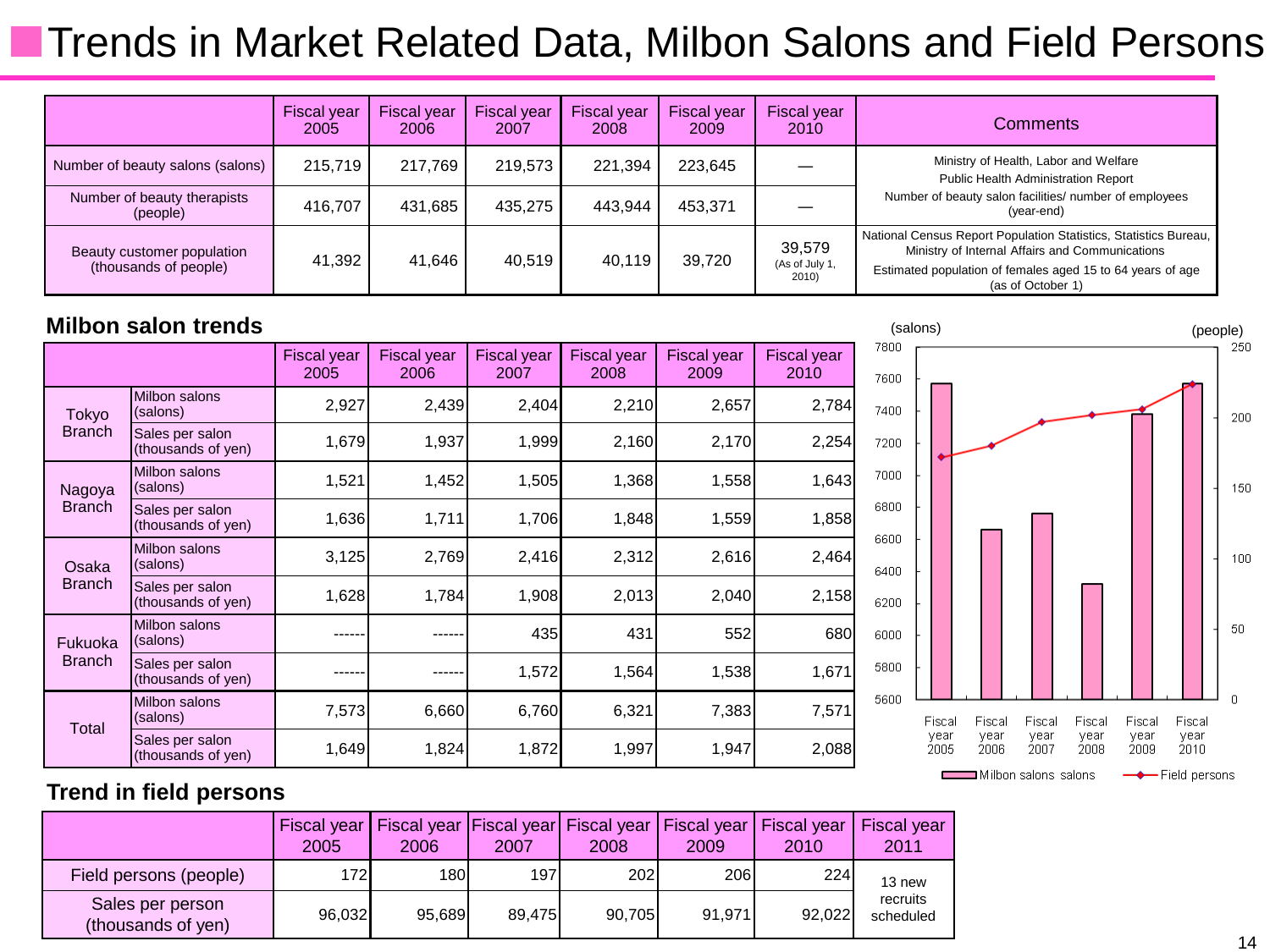## **Subsidiaries**

### ■United States MILBON USA, INC.

|              |                         |                                | Amount  | Increase<br>(decrease) | Growth rate                     | Achieveme |                |  |
|--------------|-------------------------|--------------------------------|---------|------------------------|---------------------------------|-----------|----------------|--|
|              | Unit                    | <b>Previous fiscal</b><br>year | Target  | <b>Results</b>         | against previous<br>fiscal year | (%)       | nt rate $(\%)$ |  |
| <b>Sales</b> | Thousands<br>of dollars | 4,539                          | 4,700   | 4,177                  | $\triangle$ 362                 | 92.0      | 88.9           |  |
|              | Thousands<br>of yen     | 432,624                        | 413,600 | 374,224                | $\triangle$ 58,400              | 86.5      | 90.5           |  |

- Despite challenging conditions continuing as a result of a decrease in sales in the key Liscio series of straight perm agents and related hair care products for maintenance, we are beginning to see the fruit of efforts in marketing activities centered on treatment menu proposals.
- As we enter the next fiscal year there are prospects for improvements in the profit ratio due to cuts in areas such as logistics costs.

(As of September 2010)

|               | Unit                    | <b>Results in</b><br>previous fiscal<br>year | <b>Results in</b><br>current fiscal<br>year | Growth rate<br>(%) | <b>Number</b><br>of salons |
|---------------|-------------------------|----------------------------------------------|---------------------------------------------|--------------------|----------------------------|
| Permanent     | Thousands<br>of dollars | 1,105                                        | 999                                         | 90.4               | 457                        |
| wave products | Thousands<br>of yen     | 105,387                                      | 89,569                                      | 85.0               |                            |
| Hair care     | Thousands<br>of dollars | 3,104                                        | 2,886                                       | 92.9               | 339                        |
| products      | Thousands<br>of yen     | 295,937                                      | 258,561                                     | 87.4               |                            |
| Hair coloring | Thousands<br>of dollars | 235                                          | 221                                         | 94.1               | 39                         |
| products      | Thousands<br>of yen     | 22,470                                       | 19,878                                      | 88.5               |                            |

Established: March 2004 \* Operations launched in July 2004 Number of employees: 12 (FP employees): Number of handling outlets: 9 1,204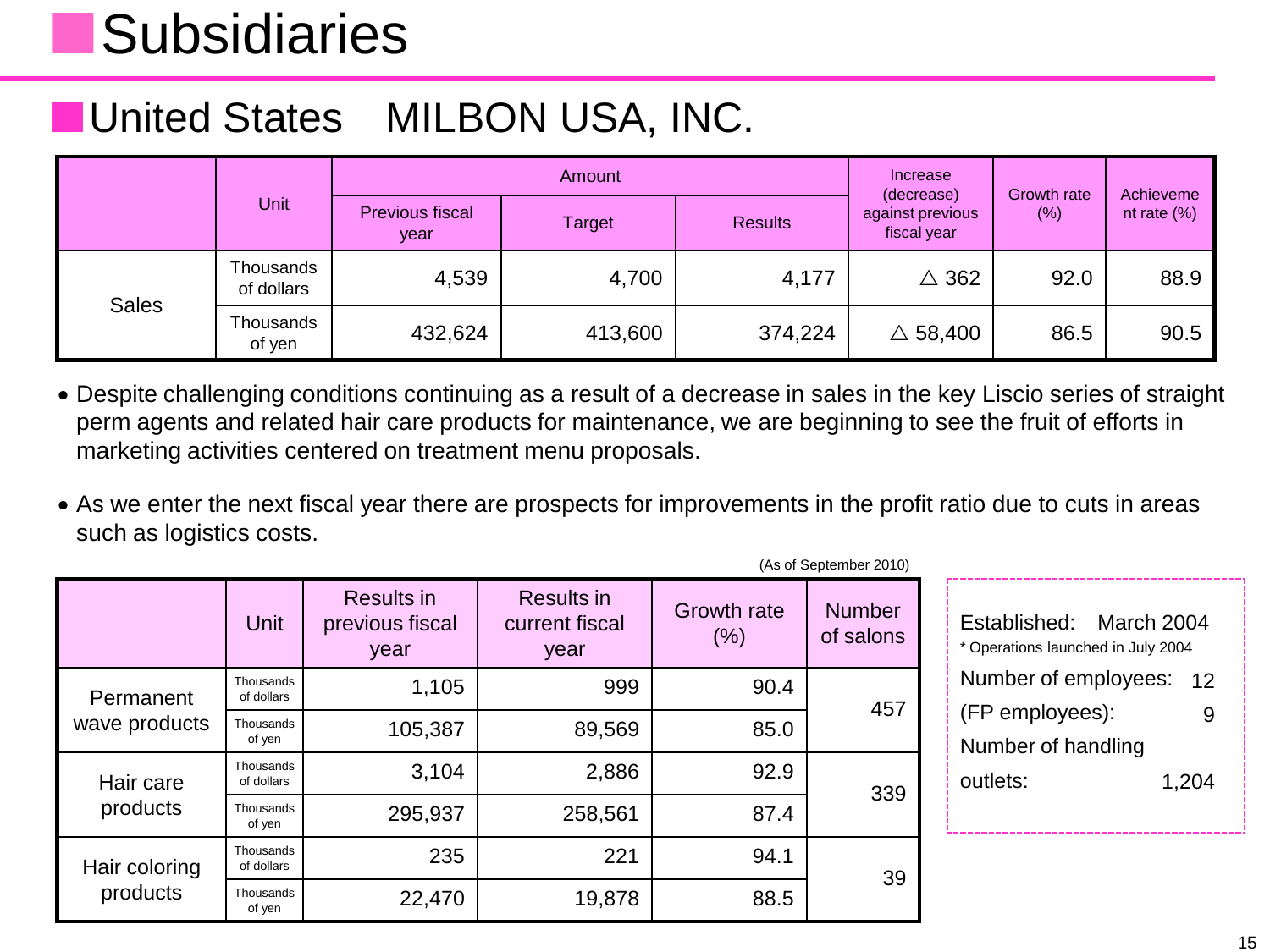## **Subsidiaries**

### ■China Milbon Trading (Shanghai) Co., Ltd.

|              |                      |                                | Amount  | Increase<br>(decrease) | Growth rate                     | Achieveme |                |  |
|--------------|----------------------|--------------------------------|---------|------------------------|---------------------------------|-----------|----------------|--|
|              | Unit                 | <b>Previous fiscal</b><br>year | Target  | <b>Results</b>         | against previous<br>fiscal year | (%)       | nt rate $(\%)$ |  |
|              | Thousands<br>of yuan | 1,611                          | 7,214   | 5,256                  | 3,644                           | 326.1     | 72.9           |  |
| <b>Sales</b> | Thousands<br>of yen  | 22,318                         | 101,000 | 68,856                 | 46,538                          | 308.5     | 68.2           |  |

- Contact opportunities with new customers progressed according to plan thanks to the development of sales activities with a focus on top salons in regions with emerging wealthy classes in East China (Shanghai City, Jiangsu Province and Zhejiang Province) and South China (Guangdong Province and Fujian Province). However, results were below the plan, partially as a result of delays in launching new products.
- (As of September 2010) • Milbon sales activities with a focus on education were well-received by the market, and a high brand image for Milbon has spread by word of mouth in comparison to other competing companies, which have been drawn into a price reduction strategy.

|                            | Unit                 | <b>Results in</b><br>previous fiscal<br>year | <b>Results in</b><br>current fiscal<br>year | <b>Growth rate</b><br>(% ) | <b>Number</b><br>of salons |  |
|----------------------------|----------------------|----------------------------------------------|---------------------------------------------|----------------------------|----------------------------|--|
| Permanent<br>wave products | Thousands<br>of yuan |                                              | 270                                         |                            | 86                         |  |
|                            | Thousands<br>of yen  |                                              | 3,547                                       |                            |                            |  |
| Hair care                  | Thousands<br>of yuan | 1,123                                        | 2,619                                       | 233.2                      | 148                        |  |
| products                   | Thousands<br>of yen  | 15,555                                       | 34,316                                      | 220.6                      |                            |  |
| Hair coloring<br>products  | Thousands<br>of yuan | 487                                          | 2,365                                       | 485.2                      | 140                        |  |
|                            | Thousands<br>of yen  | 6,752                                        | 30,991                                      | 459.0                      |                            |  |

| Established: November 2007<br>* Operations launched in February 2009 |     |  |  |  |  |  |
|----------------------------------------------------------------------|-----|--|--|--|--|--|
| Number of employees:                                                 | 14  |  |  |  |  |  |
| (FP employees):                                                      | 10  |  |  |  |  |  |
| Number of handling                                                   |     |  |  |  |  |  |
| outlets:                                                             | 224 |  |  |  |  |  |
|                                                                      |     |  |  |  |  |  |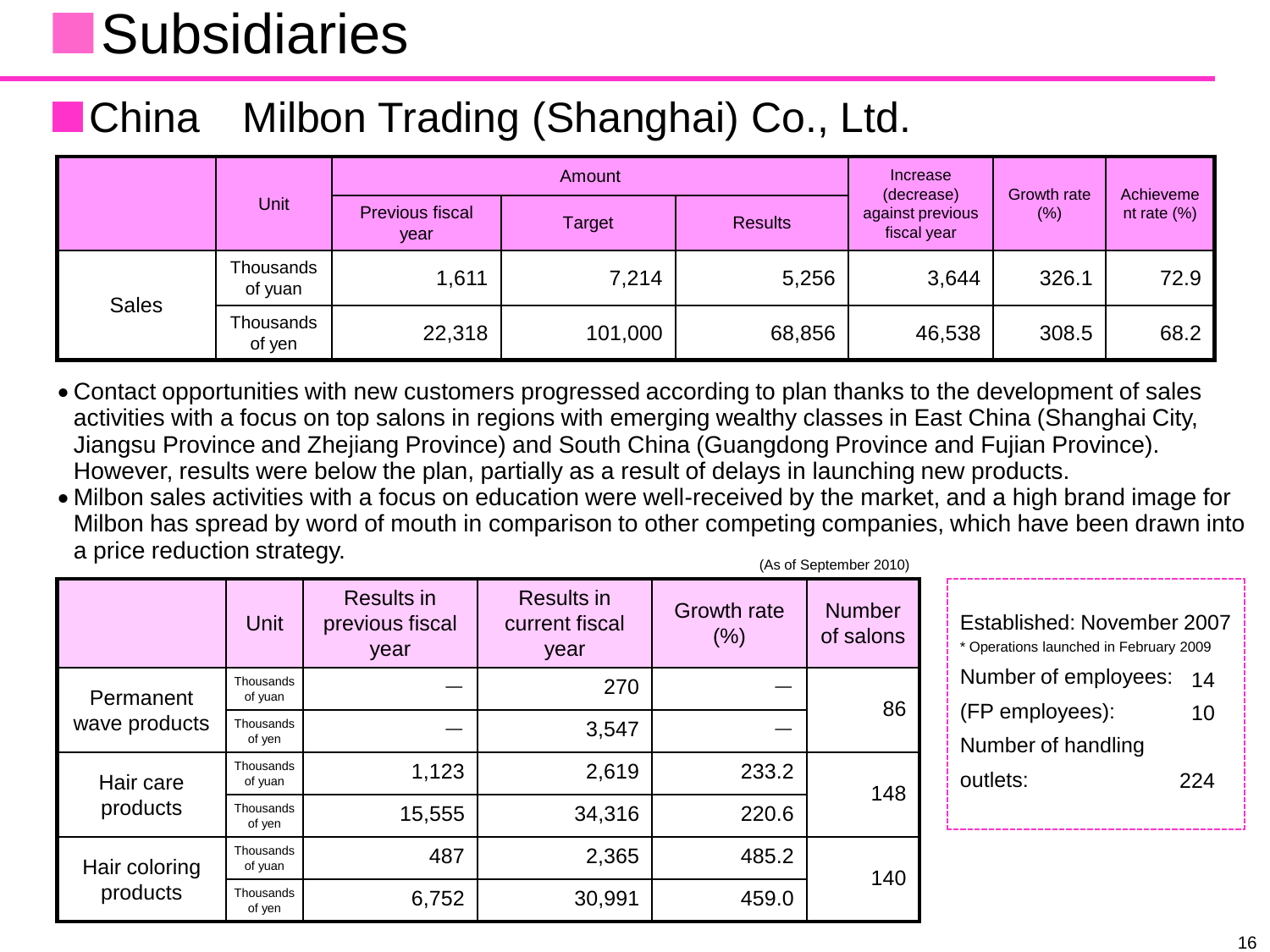## **Subsidiaries**

### ■South Korea Milbon Korea Co., Ltd.

|              |                     |                         | Amount        | Increase<br>(decrease) | Growth rate                     | Achieveme |                |  |
|--------------|---------------------|-------------------------|---------------|------------------------|---------------------------------|-----------|----------------|--|
|              | Unit                | Previous fiscal<br>year | <b>Target</b> | <b>Results</b>         | against previous<br>fiscal year | $(\%)$    | nt rate $(\%)$ |  |
| <b>Sales</b> | Thousands<br>of won |                         | 2,200,000     | 2,378,546              | 2,378,546                       | __        | 108.1          |  |
|              | Thousands<br>of yen |                         | 176,000       | 181,679                | 181,679                         | —         | 103.2          |  |

- Sales increase due to a large increase in the number of salons providing contact opportunities for hair coloring as a result of proactive educational support activities provided to local hair designers, and the promotion of the new introduction of hair care products centered on salon treatments
- There has been requests for educational activities to Milbon due to the establishment of joint platforms with important sales agents, and there has been a daily increase in the number of requests for an increase in field person numbers from the agents.

(As of September 2010)

|                            | Unit                | <b>Results in</b><br>previous fiscal<br>year | <b>Results in</b><br>current fiscal<br>year | <b>Growth rate</b><br>(% ) | <b>Number</b><br>of salons |  |
|----------------------------|---------------------|----------------------------------------------|---------------------------------------------|----------------------------|----------------------------|--|
| Permanent<br>wave products | Thousands<br>of won |                                              | 87,924                                      |                            | 186                        |  |
|                            | Thousands<br>of yen |                                              | 6,715                                       |                            |                            |  |
| Hair care                  | Thousands<br>of won |                                              | 678,055                                     |                            |                            |  |
| products                   | Thousands<br>of yen |                                              | 51,791                                      |                            | 589                        |  |
| Hair coloring<br>products  | Thousands<br>of won |                                              | 1,601,830                                   |                            |                            |  |
|                            | Thousands<br>of yen |                                              | 122,351                                     |                            | 1,128                      |  |

| Established: July 2009               |          |  |  |  |  |  |  |
|--------------------------------------|----------|--|--|--|--|--|--|
| * Business launched in December 2009 |          |  |  |  |  |  |  |
| Number of employees:<br>12           |          |  |  |  |  |  |  |
| (FP employees):                      | $\prime$ |  |  |  |  |  |  |
| Number of handling                   |          |  |  |  |  |  |  |
| outlets:                             | 4,946    |  |  |  |  |  |  |
| * Including sales agents.            |          |  |  |  |  |  |  |
|                                      |          |  |  |  |  |  |  |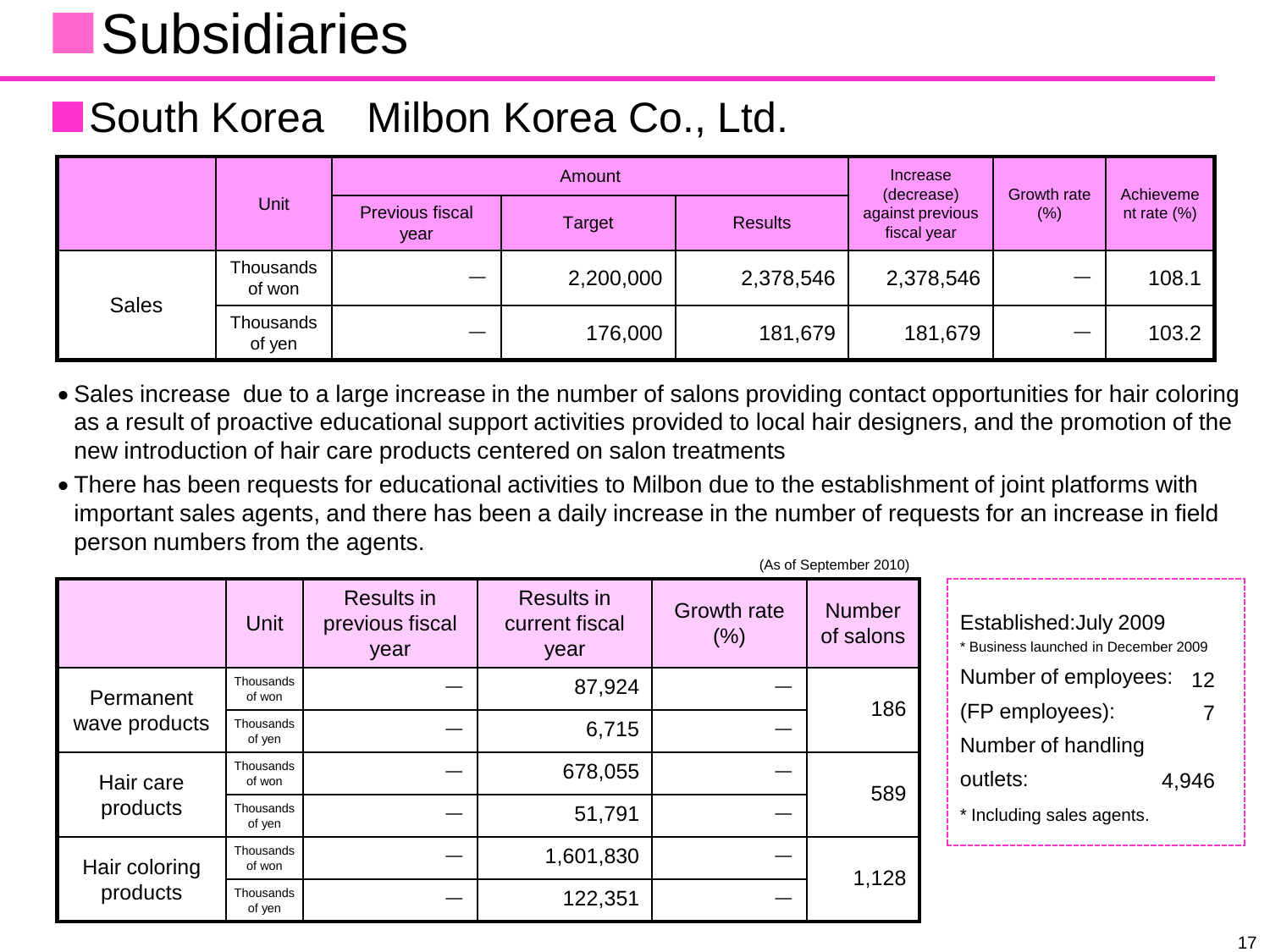## ■Consolidated performance

(Unit: million yen)

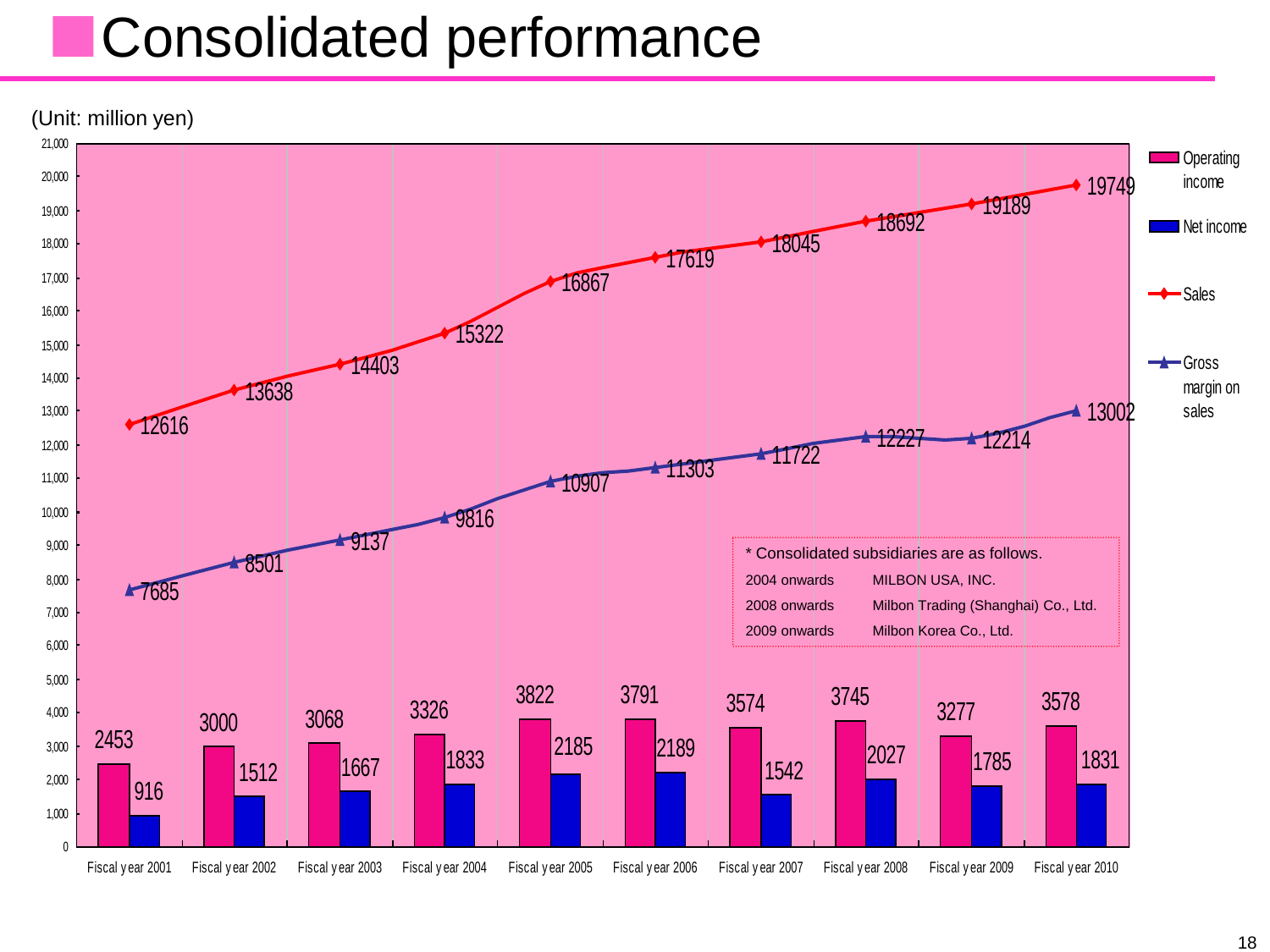# Fiscal Year Ending December 20, 2011 (Fiscal 2011)

Plan and Outlook

Director and President: Ryuji Sato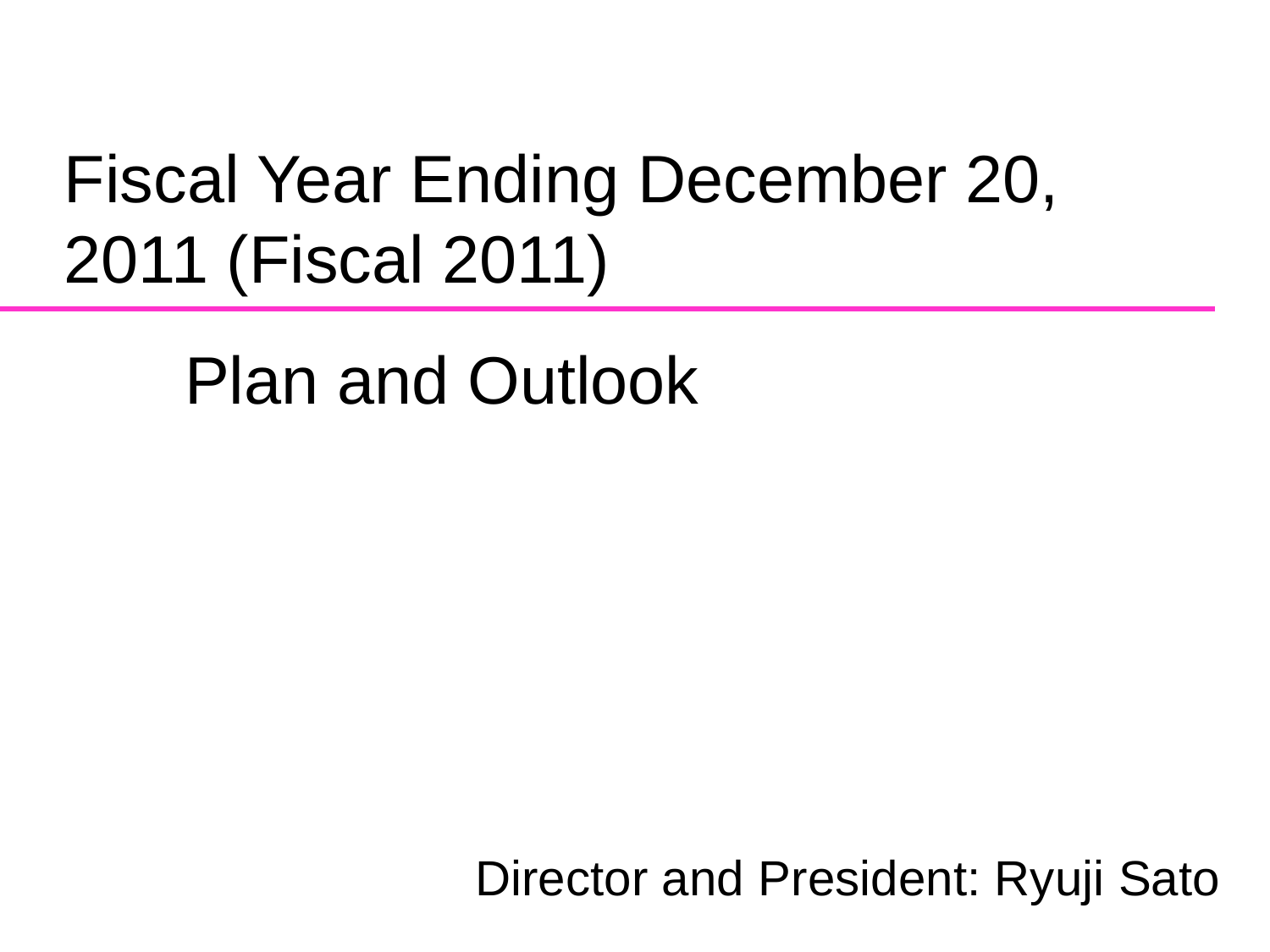■Overview of Fiscal 2010

■ Establishment of Education Division

■ Test marketing of Aujua system hair care

**■** Progress in globalization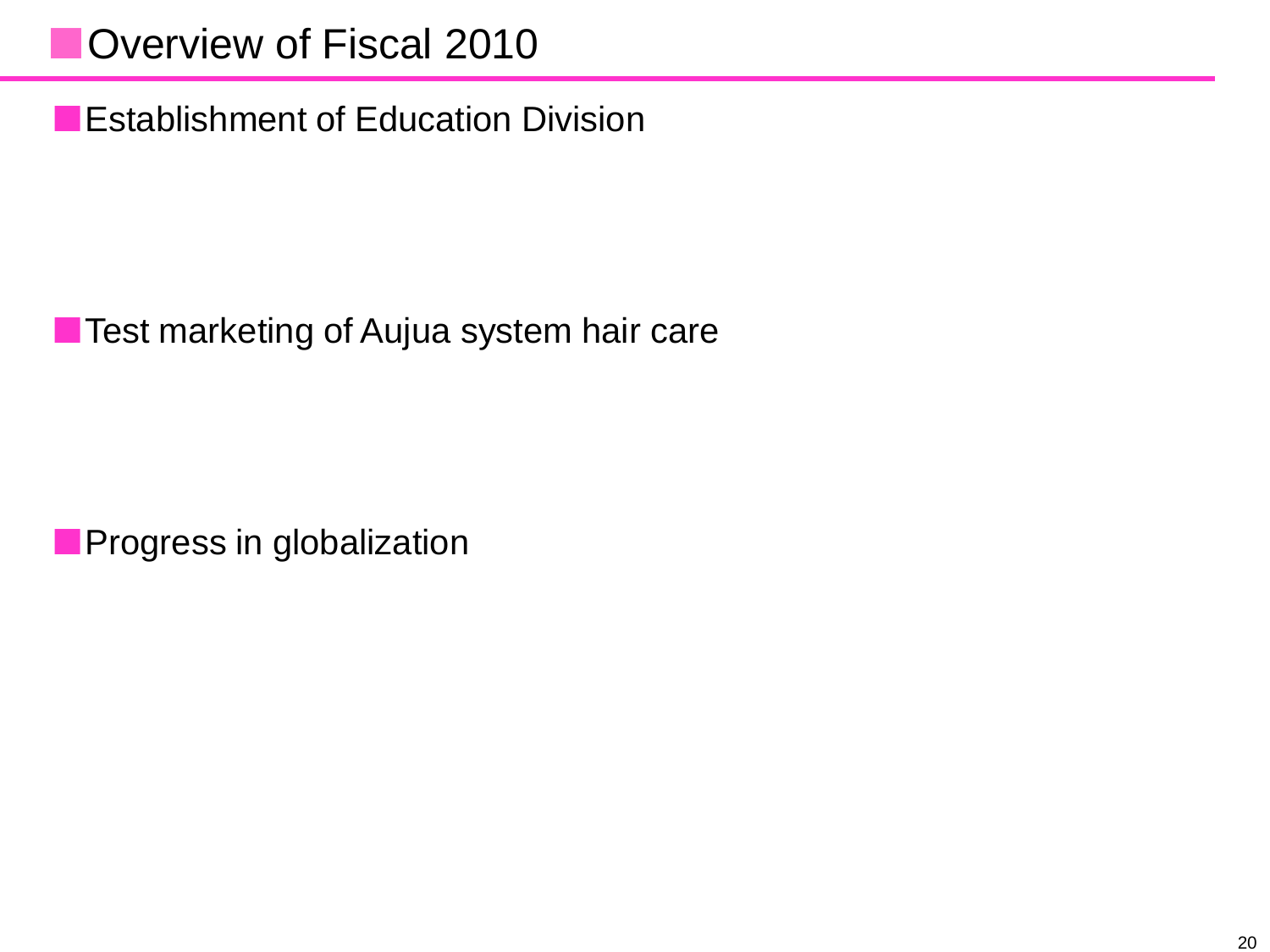### Target for Fiscal 2011 Consolidated Profit and Loss Statement

|                                                 |                                         | First half target  | Ratio (%)       | Second half target | Ratio (%)       | Full year target   | Ratio (%)       |
|-------------------------------------------------|-----------------------------------------|--------------------|-----------------|--------------------|-----------------|--------------------|-----------------|
|                                                 | Permanent wave products                 | 1,051,200          | 10.7            | 996,800            | 9.3             | 2,048,000          | 10.0            |
|                                                 | Hair care products                      | 5,174,600          | 52.7            | 5,365,400          | 50.2            | 10,540,000         | 51.4            |
|                                                 | Hair coloring products                  | 3,529,300          | 35.9            | 4,183,700          | 39.2            | 7,713,000          | 37.6            |
|                                                 | <b>Others</b>                           | 62,900             | 0.6             | 136,100            | 1.3             | 199,000            | 1.0             |
|                                                 | Net sales                               | 9,818,000          | 100             | 10,682,000         | 100             | 20,500,000         | 100             |
|                                                 | Cost of sales                           | 3,362,000          | 34.2            | 3,668,000          | 34.3            | 7,030,000          | 34.3            |
|                                                 | Gross margin on sales                   | 6,456,000          | 65.8            | 7,014,000          | 65.7            | 13,470,000         | 65.7            |
|                                                 | Labor costs                             | 1,533,300          | 15.6            | 1,641,200          | 15.4            | 3,174,500          | 15.5            |
| Selling, general and<br>administrative expenses | Travel costs/<br>transportation costs   | 248,800            | 2.5             | 254,190            | 2.4             | 502,990            | 2.5             |
|                                                 | Sales/advertising/<br>marketing costs * | 1,111,920          | 11.3            | 970,370            | 9.1             | 2,082,290          | 10.2            |
|                                                 | Depreciation costs                      | 244,050            | 2.5             | 247,930            | 2.3             | 491,980            | 2.4             |
|                                                 | <b>Others</b>                           | 1,835,930          | 18.7            | 1,602,310          | 15.0            | 3,438,240          | 16.8            |
| <b>Total</b>                                    |                                         | 4,974,000          | 50.7            | 4,716,000          | 44.1            | 9,690,000          | 47.3            |
|                                                 | Operating income                        | 1,482,000          | 15.1            | 2,298,000          | 21.5            | 3,780,000          | 18.4            |
|                                                 | Non-operating revenue                   | 31,600             | 0.3             | 48,400             | 0.5             | 80,000             | 0.4             |
|                                                 | Non-operating costs                     | 169,600            | 1.7             | 180,400            | 1.7             | 350,000            | 1.7             |
|                                                 | Ordinary income                         | 1,344,000          | 13.7            | 2,166,000          | 20.3            | 3,510,000          | 17.1            |
|                                                 | Extraordinary income                    |                    |                 |                    |                 |                    |                 |
|                                                 | Extraordinary costs                     | 30,000             | 0.3             |                    |                 | 30,000             | 0.1             |
|                                                 | Net income before tax                   | 1,314,000          | 13.4            | 2,166,000          | 20.3            | 3,480,000          | 17.0            |
|                                                 | Income taxes - Current                  | 580,400            | 5.9             | 920,600            | 8.6             | 1,501,000          | 7.3             |
|                                                 | Income taxes -Deferred                  | $\triangle$ 30,400 | $\triangle$ 0.3 | $\triangle$ 50,600 | $\triangle$ 0.5 | $\triangle$ 81,000 | $\triangle$ 0.4 |
|                                                 | Net income                              | 764,000            | 7.8             | 1,296,000          | 12.1            | 2,060,000          | 10.0            |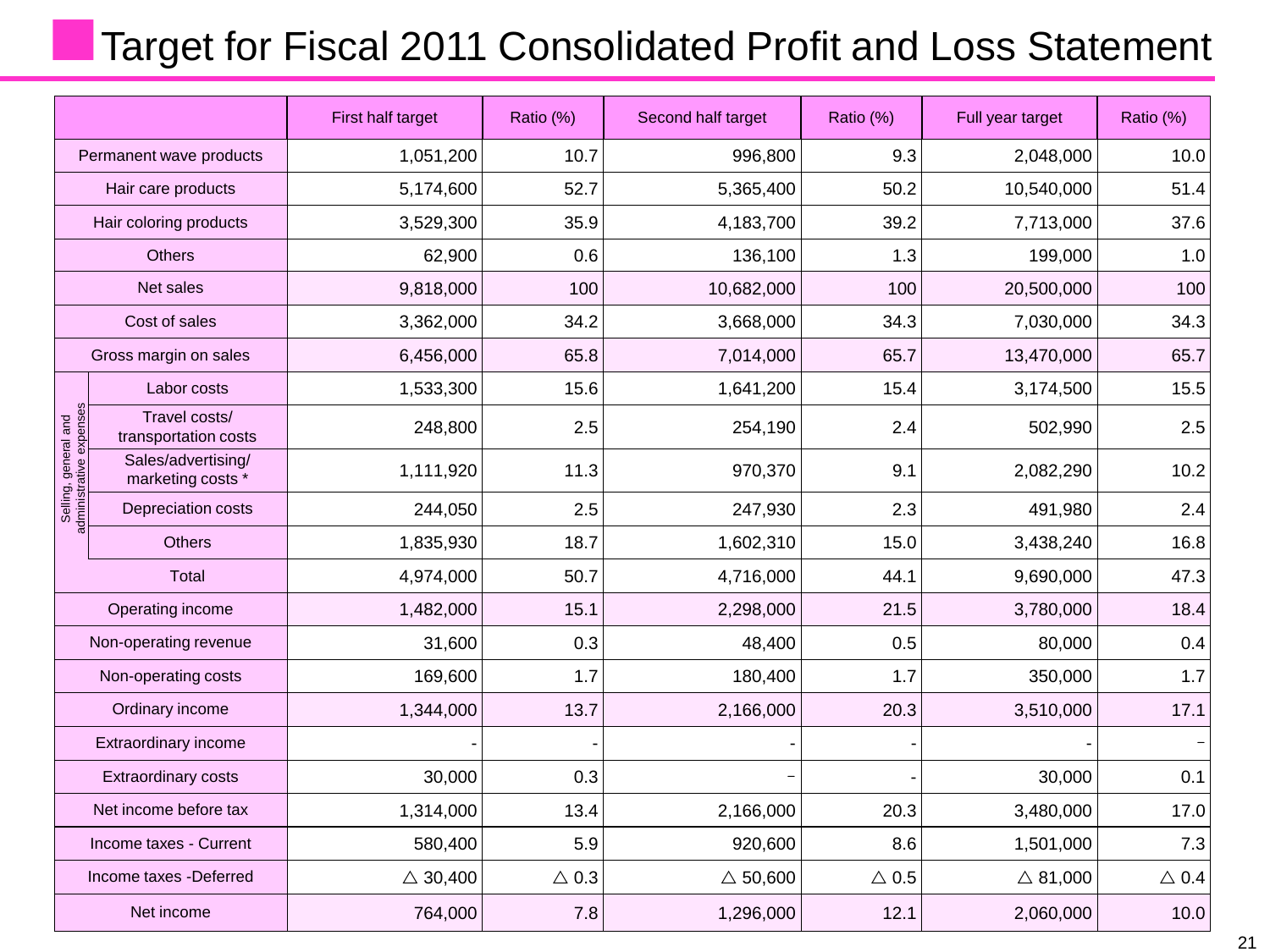### ■In Preparation for Fiscal 2011

- Three perspectives on the growth strategy
- 1. Thorough implementation of Milbon salon activities system
- 2. Development of system hair care brand Aujua
- 3. Full-scale operation as a global business
- Four points to consider in medium-term business philosophy and global set-up
- 1. Global organization set-up with Japan as one of its markets
- 2. Concentration and sharing of global information
- 3. Human resource recruitment with a focus on youth and promotion of practical education on a global level
- 4. Construction of global market development systems and business models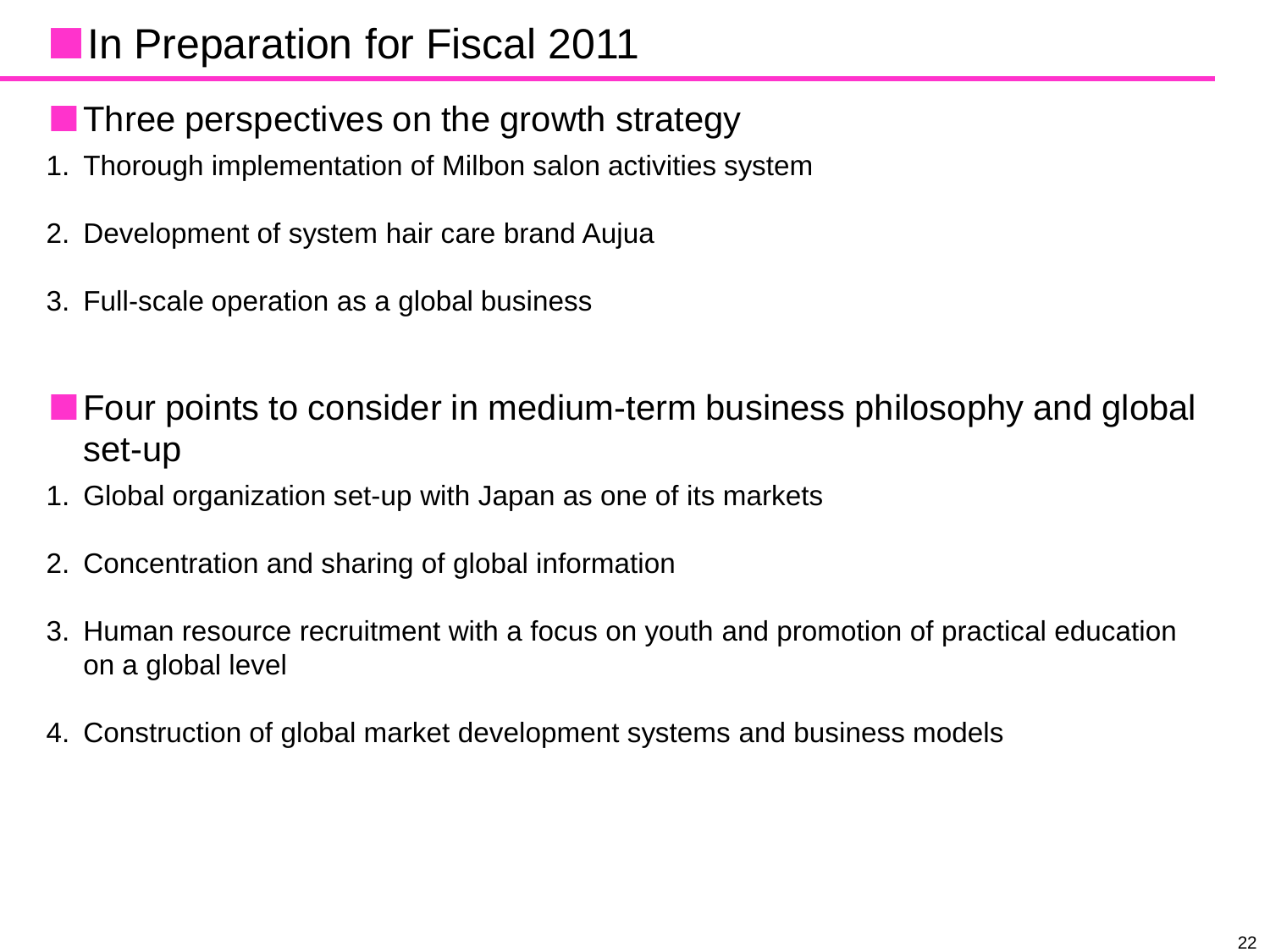### ■Initiatives during the Next Fiscal Year

■ Three perspectives on the medium-term business philosophy

- 1. Acceleration of global education and human resource training
- 2. Launch of three-year project with aim of establishing production and development bases in Asia
- 3. Start business model research for development in new regions
	- Domestic market
		- (1) Market environment
		- (2) Points on market policy
			- An increase in working opportunities and spending power for women
			- Communication work

#### International markets

- 1. USA (MILBON USA, INC.)
- 2. China (Milbon Trading (Shanghai) Co., Ltd.)
- 3. South Korea (Milbon Korea Co., Ltd.)
- 4. Others (Taiwan & Hong Kong)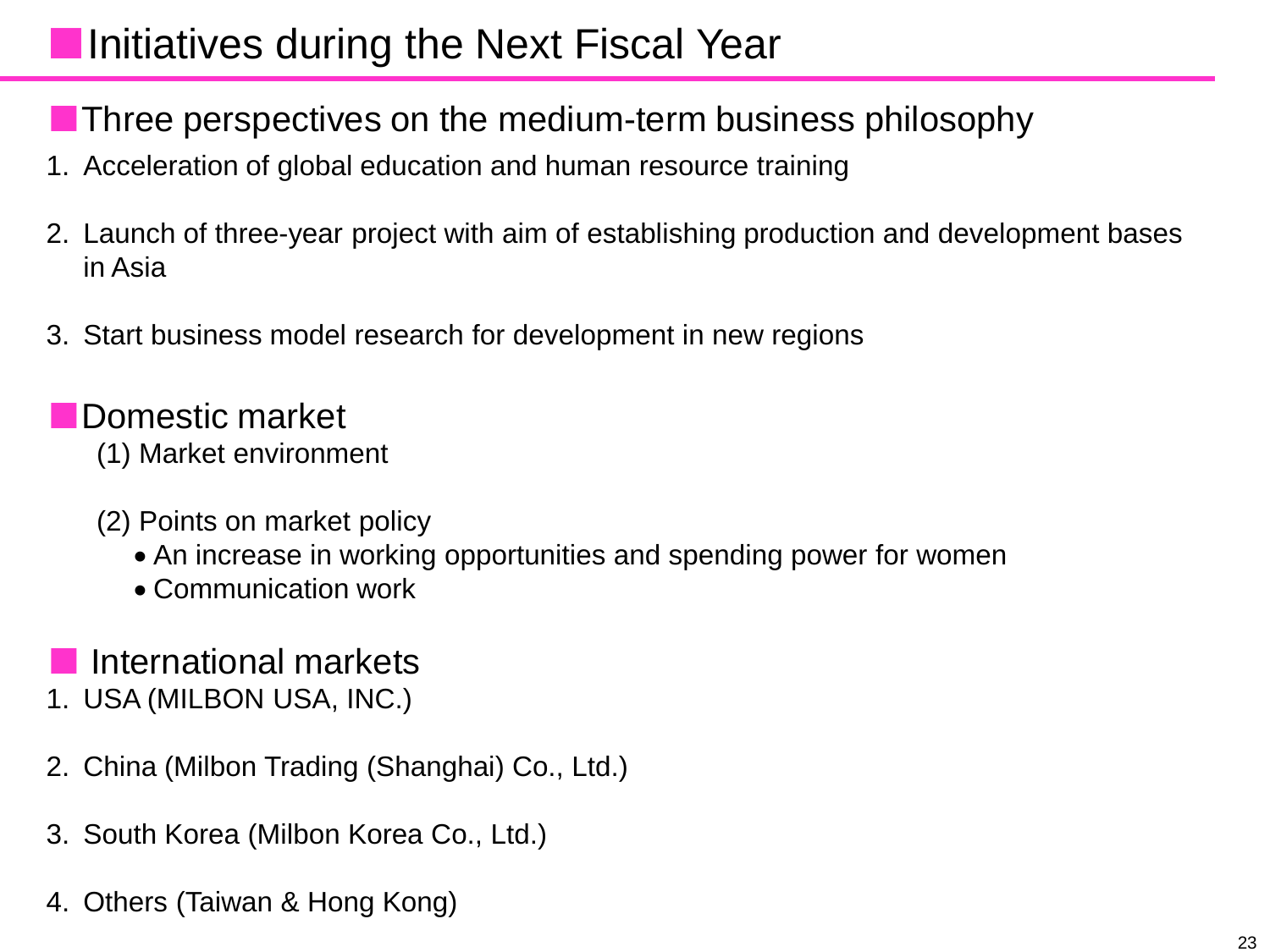#### Reference Materials (1): Hair Cosmetic Shipping Statistics (Milbon)

|                  | Fiscal year 2009<br>(January to December) | Fiscal year 2010<br>(January to December) | <b>Growth rate</b> | <b>Comments</b>                                                                       |
|------------------|-------------------------------------------|-------------------------------------------|--------------------|---------------------------------------------------------------------------------------|
| Shampoo          | 1,680,308                                 | 1,708,452                                 | 101.7%             | Deesse's Neu                                                                          |
| <b>Rinse</b>     | 337,942                                   | 315,876                                   | 93.5%              |                                                                                       |
| Hair tonic       | 306,674                                   | 298,052                                   | 97.2%              |                                                                                       |
| <b>Treatment</b> | 5,593,129                                 | 5,251,468                                 | 93.9%              | Deesse's Linkage-HY/<br>Inphenom/Deesse's Aufhe/<br>Deesse's Remu/Deesse's<br>Estqual |
| Hair cream       | 15,114                                    | 8,787                                     | 58.1%              |                                                                                       |
| Hair conditioner | 1,362,344                                 | 1,960,555                                 | 143.9%             | Qufra/Deesse's Aprou/<br>Prejume Wax/Prejume Luviento                                 |
| Hair spray       | 947,955                                   | 993,076                                   | 104.8%             |                                                                                       |
| Hair dye         | 7,425,247                                 | 7,659,985                                 | 103.2%             | Ordeve/ Liseinter/ Farglan                                                            |
| Permanent        | 2,063,829                                 | 2,062,172                                 | 99.9%              | Liscio/ Prejume                                                                       |
| <b>Others</b>    | 346,730                                   | 354,581                                   | 102.3%             | Furniture and fixtures, etc.                                                          |
| Sales rebates    | $\triangle$ 1,133,066                     | $\triangle$ 1,166,053                     | 102.9%             |                                                                                       |
| <b>Total</b>     | 18,946,206                                | 19,446,955                                | 102.6%             |                                                                                       |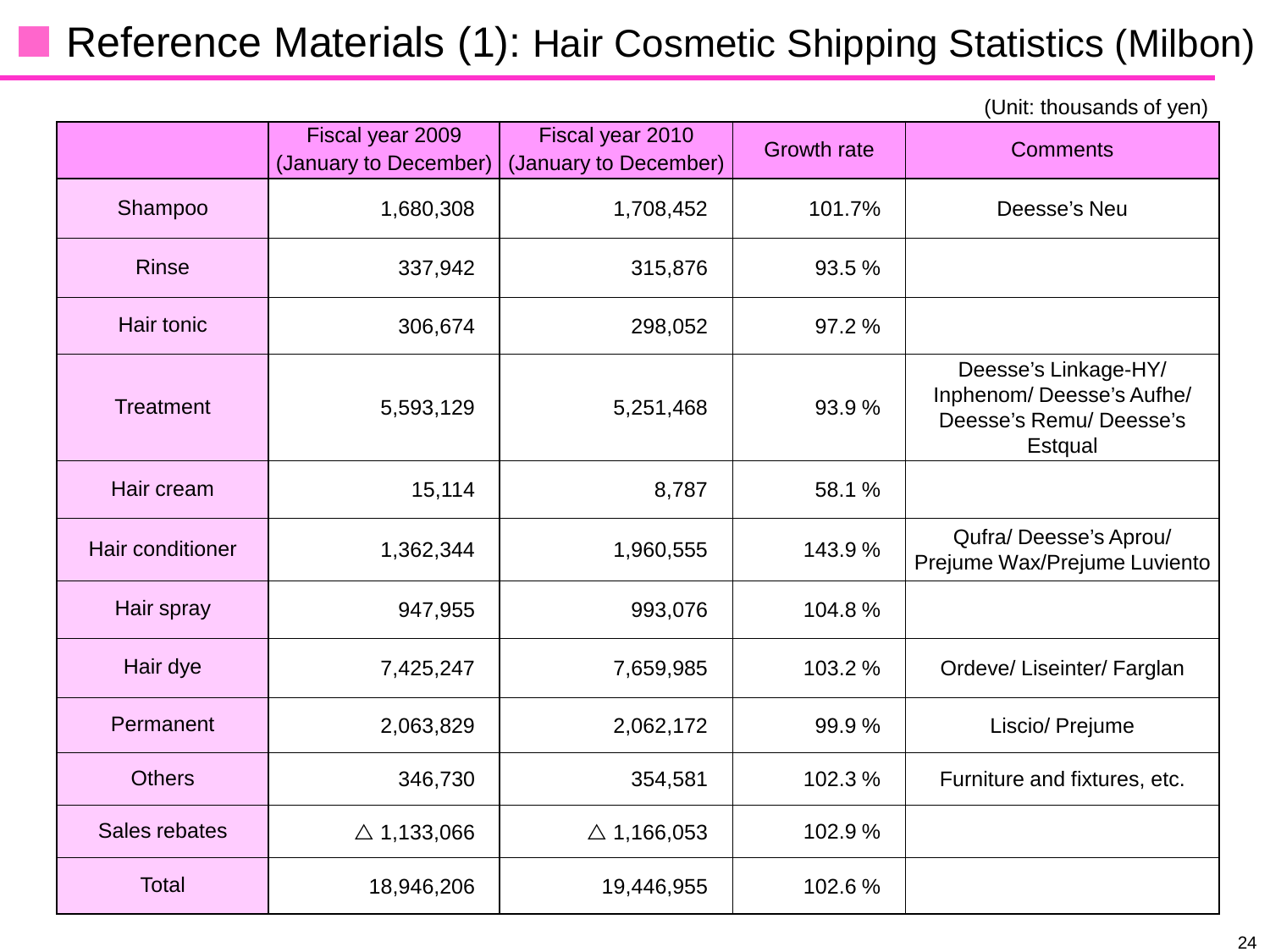#### ■Reference Materials (2): Hair Cosmetic Shipping Statistics

(Unit: millions of yen)

|                      |                   | January | February | March  | April  | May    | June     | July   | August | September | October  | November | December | Total<br>(January to<br>October) | Growth rate<br>(% ) |
|----------------------|-------------------|---------|----------|--------|--------|--------|----------|--------|--------|-----------|----------|----------|----------|----------------------------------|---------------------|
|                      | Fiscal year 2009  | 6,942   | 7,660    | 9,168  | 8,754  | 8,472  | 10,403   | 9,253  | 8,357  | 8,830     | 8,832    | 8,050    | 9,807    | 86,671                           |                     |
| Shampoo              | Fiscal year 2010  | 7,033   | 6,841    | 8,792  | 8,688  | 8,569  | 9,248    | 11,382 | 9,040  | 8,372     | 8,290    |          |          | 86,255                           | 99.5%               |
|                      | Difference        | 91      | $-819$   | $-376$ | -66    | 97     | $-1,155$ | 2,129  | 683    | -458      | $-542$   |          |          | $-416$                           |                     |
|                      | Fiscal year 2009  | 2,229   | 2,269    | 3,075  | 2,585  | 2,392  | 3,009    | 2,879  | 2,360  | 2,683     | 2,584    | 2,031    | 2,561    | 26,065                           |                     |
| <b>Rinse</b>         | Fiscal year 2010  | 2,343   | 2,024    | 2,273  | 2,487  | 2,488  | 2,553    | 2,643  | 2,698  | 2,339     | 2,357    |          |          | 24,205                           | 92.9%               |
|                      | Difference        | 114     | $-245$   | $-802$ | -98    | 96     | $-456$   | $-236$ | 338    | $-344$    | $-227$   |          |          | $-1,860$                         |                     |
|                      | Fiscal year 2009  | 1,155   | 1,170    | 1,526  | 1,397  | 1,390  | 1,548    | 1,694  | 1,509  | 1,503     | 1,381    | 1,471    | 1,586    | 14,273                           |                     |
| Hair tonic           | Fiscal year 2010  | 1,098   | 1,346    | 1,380  | 1,359  | 1,339  | 1,644    | 1,404  | 1,427  | 1,512     | 1,516    |          |          | 14,025                           | 98.3%               |
|                      | Difference        | $-57$   | 176      | $-146$ | $-38$  | $-51$  | 96       | -290   | $-82$  | 9         | 135      |          |          | $-248$                           |                     |
|                      | Fiscal year 2009  | 5,037   | 5,797    | 6,724  | 6,410  | 5,733  | 7,285    | 5,844  | 6.097  | 6,720     | 6,592    | 6,508    | 7,644    | 62,239                           |                     |
| Hair treatment       | Fiscal year 2010  | 5,193   | 5,340    | 7,827  | 6,846  | 6,266  | 7,158    | 7,303  | 6,704  | 6,855     | 6,804    |          |          | 66,296                           | 106.5%              |
|                      | Difference        | 156     | $-457$   | 1,103  | 436    | 533    | $-127$   | 1,459  | 607    | 135       | 212      |          |          | 4,057                            |                     |
| Pomade, cheek,       | Fiscal year 2009  | 1,249   | 1,260    | 1,360  | 1,384  | 1.144  | 1,496    | 1,718  | 1,384  | 1,376     | 1,376    | 1,257    | 1,438    | 13,747                           |                     |
| hair cream, perfume  | Fiscal year 2010  | 1,009   | 1,132    | 1,180  | 1,450  | 1,109  | 1,402    | 1,328  | 1,233  | 1,441     | 1,249    |          |          | 12,533                           | 91.2%               |
| oils                 | <b>Difference</b> | $-240$  | $-128$   | $-180$ | 66     | $-35$  | -94      | $-390$ | $-151$ | 65        | $-127$   |          |          | $-1,214$                         |                     |
| Liquid/ foam hair    | Fiscal year 2009  | 1,075   | 1,446    | 1,520  | 1,508  | 1,171  | 1,341    | 1,321  | 1,275  | 1,270     | 1,274    | 1,177    | 1,479    | 13,201                           |                     |
| conditioners         | Fiscal year 2010  | 1,048   | 1,981    | 1,520  | 1,562  | 1,159  | 1,431    | 1,186  | 1,573  | 1,152     | 1,204    |          |          | 13,816                           | 104.7%              |
|                      | Difference        | -27     | 535      | 0      | 54     | $-12$  | 90       | $-135$ | 298    | $-118$    | $-70$    |          |          | 615                              |                     |
|                      | Fiscal year 2009  | 454     | 532      | 584    | 607    | 537    | 753      | 1,434  | 938    | 1,371     | 959      | 842      | 1,059    | 8,169                            |                     |
| Set lotion           | Fiscal year 2010  | 943     | 697      | 651    | 875    | 773    | 867      | 1,170  | 792    | 767       | 804      |          |          | 8,339                            | 102.1%              |
|                      | Difference        | 489     | 165      | 67     | 268    | 236    | 114      | $-264$ | $-146$ | $-604$    | $-155$   |          |          | 170                              |                     |
|                      | Fiscal year 2009  | 1,463   | 1,661    | 2,149  | 2,043  | 1,884  | 2,029    | 2,082  | 1,984  | 2,154     | 1,750    | 2.146    | 2,329    | 19,199                           |                     |
| Hair spray           | Fiscal year 2010  | 1,258   | 1,607    | 1,990  | 1,777  | 1,659  | 2,168    | 1,927  | 1,769  | 2,167     | 1,843    |          |          | 18,165                           | 94.6%               |
|                      | <b>Difference</b> | $-205$  | $-54$    | $-159$ | $-266$ | $-225$ | 139      | $-155$ | $-215$ | 13        | 93       |          |          | $-1,034$                         |                     |
|                      | Fiscal year 2009  | 5,660   | 6,964    | 9,180  | 8,901  | 6,789  | 7,899    | 8,395  | 8,090  | 9,610     | 8,617    | 7,721    | 10,429   | 80,105                           |                     |
| Hair dyes            | Fiscal year 2010  | 5,985   | 7,591    | 9,701  | 9,140  | 7,346  | 8,586    | 8,562  | 7,819  | 8,569     | 7,862    |          |          | 81,161                           | 101.3%              |
|                      | Difference        | 325     | 627      | 521    | 239    | 557    | 687      | 167    | $-271$ | $-1,041$  | $-755$   |          |          | 1,056                            |                     |
|                      | Fiscal year 2009  | 989     | 1,090    | 1,391  | 1,327  | 1,212  | 1,940    | 1,496  | 1,142  | 1,200     | 1,123    | 1,173    | 1,336    | 12,910                           |                     |
| Other hair cosmetics | Fiscal year 2010  | 1,029   | 989      | 1,486  | 1,231  | 1,421  | 1,636    | 1,470  | 1,118  | 1,235     | 1,102    |          |          | 12,717                           | 98.5%               |
|                      | Difference        | 40      | $-101$   | 95     | -96    | 209    | $-304$   | -26    | $-24$  | 35        | $-21$    |          |          | $-193$                           |                     |
| Total hair cosmetic  | Fiscal year 2009  | 26,253  | 29,850   | 36,677 | 34,916 | 30,725 | 37,703   | 36,117 | 33,138 | 36,718    | 34,489   | 32,375   | 39,667   | 336,586                          |                     |
| products             | Fiscal year 2010  | 26,937  | 29,547   | 36,801 | 35,414 | 32,128 | 36,692   | 38,373 | 34,172 | 34,409    | 33,030   |          |          | 337,503                          | 100.3%              |
|                      | Difference        | 684     | $-303$   | 124    | 498    | 1,403  | $-1,011$ | 2,256  | 1,034  | $-2,309$  | $-1,459$ |          |          | 917                              |                     |

Reference material: Monthly report on chemical industry statistics (Research and Statistics Department, Economic and Industrial Policy Bureau, Ministry of Economy, Trade and Industry)